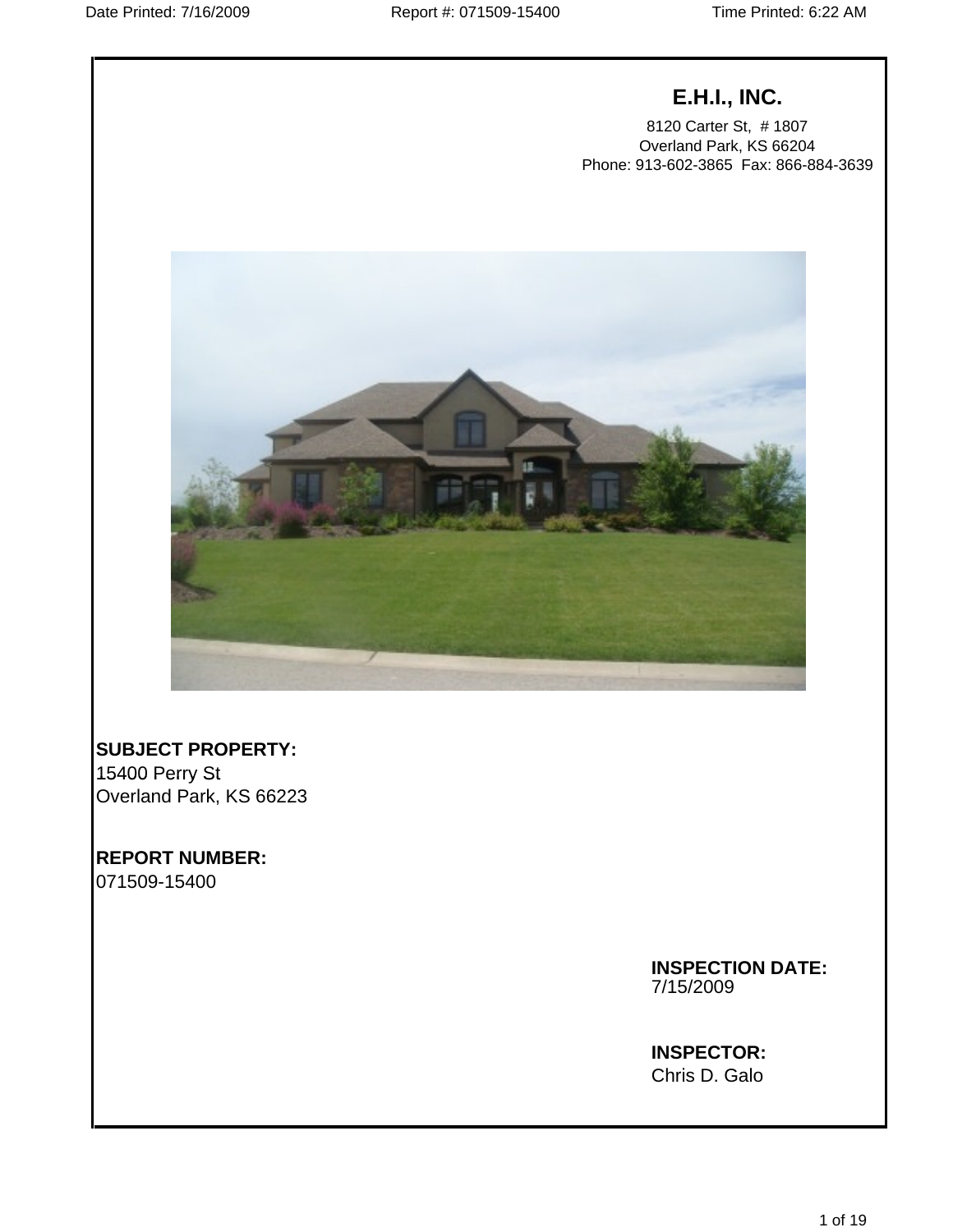

**E.H.I., INC.**

4941 Shawnee Dr Kansas City, KS 66106 Phone: 913-602-3865 Fax: 913-273-1405

# **INVOICE**

**SUBJECT PROPERTY: REPORT NUMBER:** 15400 Perry St 071509-15400 Overland Park, KS 66223

# **INSPECTION FEES**

| <b>DESCRIPTION</b>                           | <b>AMOUNT</b> |
|----------------------------------------------|---------------|
| MECHANICAL + STRUCTURAL + TERMITE INSPECTION | \$375.00      |
|                                              |               |
|                                              |               |
| <b>SUBTOTAL</b>                              | \$375.00      |
| <b>PAYMENT RECEIVED</b>                      | \$375.00      |
| <b>TOTAL DUE</b>                             | \$0.00        |

 $\mathcal{A}$ **BALANCE PAID**

 $\Box$ **SUBMIT PAYMENT TO:**

# **E.H.I., INC.**

4941 Shawnee Dr Kansas City, KS 66106 Phone: 913-602-3865 Fax: 913-273-1405

**INSPECTOR:** Chris D. Galo **Chris Chris Community Christian Christian Christian Christian Christian Christian Christian Christian Christian Christian Christian Christian Christian Christian Christian Christian Christian Ch** Chris D. Galo

**INSPECTION DATE:** 7/15/2009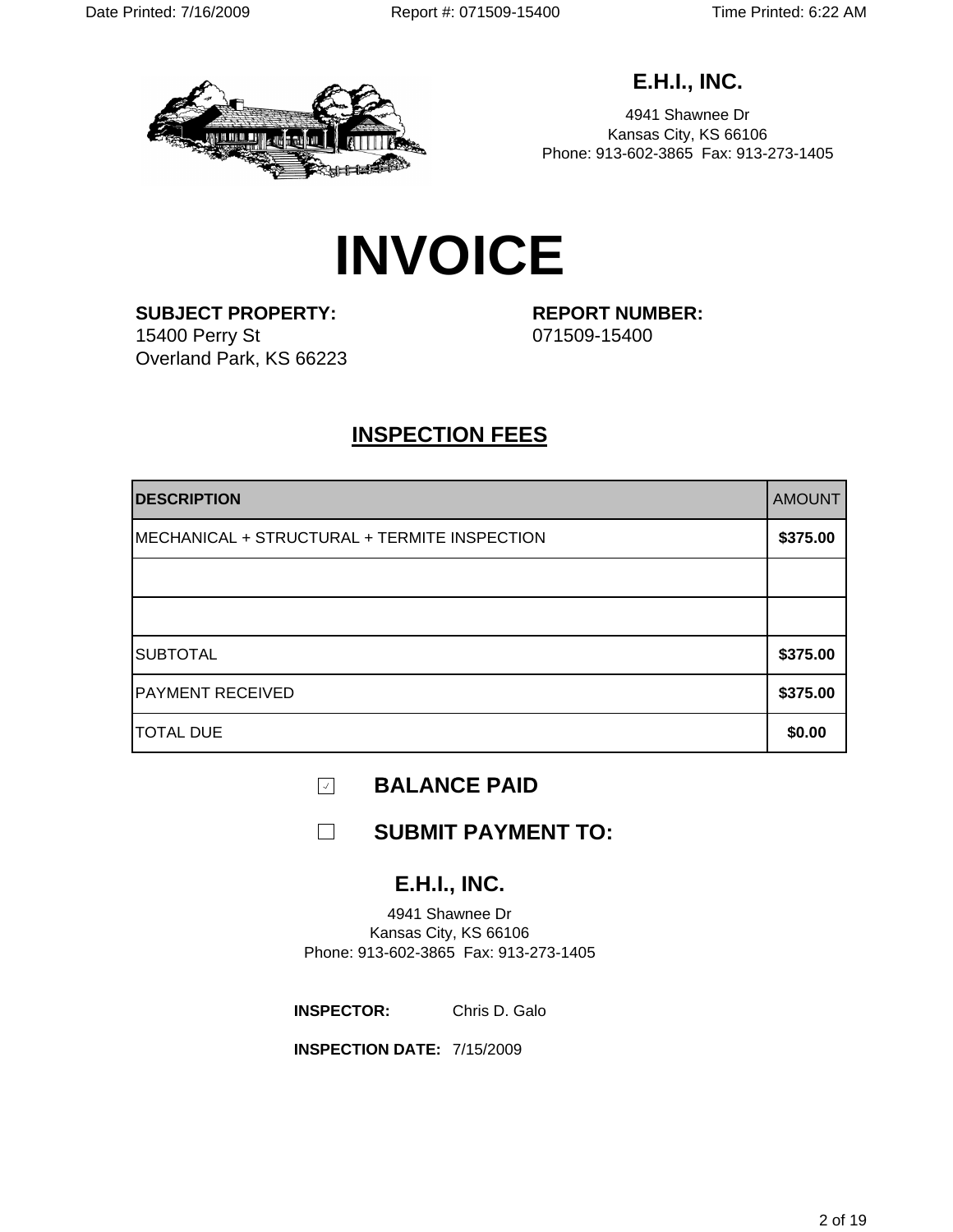Date Printed: 7/16/2009 Report #: 071509-15400 Time Printed: 6:22 AM

**CLIMPT:**<br>
CLIMPT:<br>
Client Name: 913-602-3865 Fax: 1-913-273-1405<br>
Phone: 913-602-3865 Fax: 1-913-273-1405<br>
HOME INSPECTION CONTRACT<br>
THIS IS INTENDED TO BE A LEGALLY BINDING CONTRACT...PLEASE READ CAREFULLY.<br>
Client Name **4941 Shawnee Dr Kansas City, KS 66106 Phone: 913-602-3865 Fax: 1-913-273-1405**

# **THIS IS INTENDED TO BE A LEGALLY BINDING CONTRACT…PLEASE READ CAREFULLY. 15400 Perry St Inspected Property Address:**<br>
Client Telephone Number:<br>
Inspected Property Address:  $\frac{15400 \text{ Perry St}}{0.000 \text{Ref}}$

**Client Telephone Number:**

Overland Park, KS 66223

I/We (Client) hereby request a limited visual inspection of the structure at the above address to be conducted by E.H.I., INC (Inspector Chris D. Galo), for my/our sole use and benefit. I/We warrant that I/We will read the following agreement carefully. I/We understand I/We are bound by all the terms of this contract. I/We further warrant that I/We will read the entire inspection report when I/We receive it and promptly call the inspector with any questions I/We may have.

# **SCOPE OF INSPECTION**

The scope of the inspection and report is a limited visual inspection of the general systems and components of the home to identify any system or component listed in the report which may be in need of immediate major repair. The inspection will be performed in compliance with generally accepted standards of practice, a copy of which is available upon request.

#### **OUTSIDE SCOPE OF INSPECTION**

Any area which is not exposed to view, is concealed, or is inaccessible because of soil, walls, floors, carpets, ceilings, furnishings, or any other thing is not included in this inspection. The inspection does not include any destructive testing or dismantling. Client agrees to assume all the risk for all conditions which are concealed from view at the time of the inspection. This is not a home warranty, guarantee, insurance policy or substitute for real estate transfer disclosures which may be required by law.

# **Whether or not they are concealed, the following ARE OUTSIDE THE SCOPE OF THIS INSPECTION:**

Specific components noted as being excluded on the individual systems inspection forms

Private water or private sewage systems

Saunas, steam baths, or fixtures and equipment

Radio-controlled devices, automatic gates, elevators, lifts, dumbwaiters and thermostatic or time clock controls

Water softener / purifier systems or solar heating systems

Furnace heat exchangers, freestanding appliances, security alarms or personal property

Adequacy or efficiency of any system or component

Prediction of life expectancy of any item

Building code or zoning ordinance violations

Geological stability or soils condition

Structural stability or engineering analysis

Termites, pests or other wood destroying organisms

Asbestos, radon, formaldehyde, lead, water or air quality, electromagnetic radiation or any environmental hazards

Building value appraisal or cost estimates

Condition of detached buildings

Pool or spas bodies and underground piping

**Your inspector is a home inspection generalist and is not acting as a licensed engineer or expert in any craft or trade.** 

 **If your inspector recommends consulting other specialized experts, client must do so at client's expense.** 

### **I HAVE READ AND AGREE TO THE ABOVE SCOPE OF INSPECTION**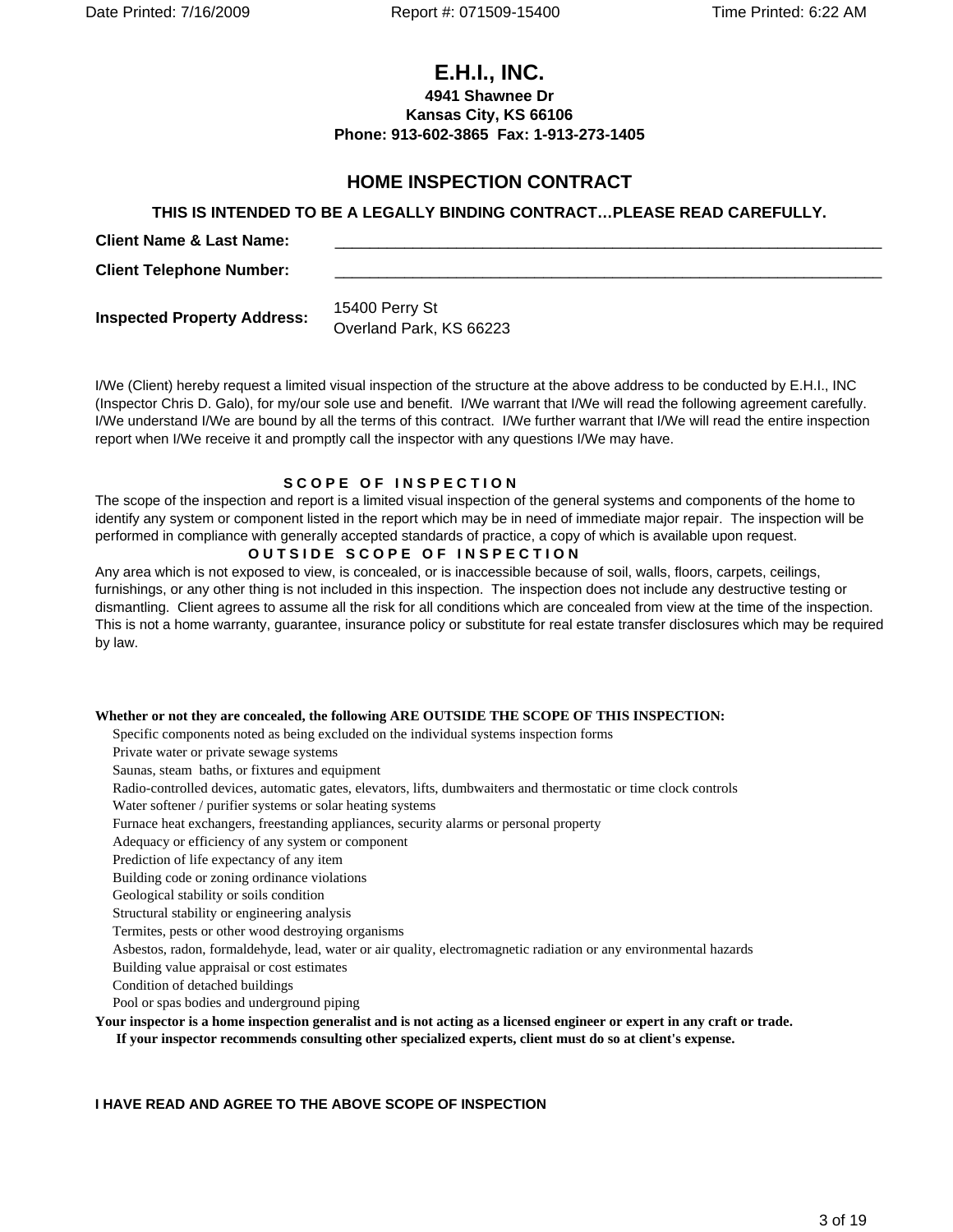# **HOME INSPECTION CONTRACT (Continued)**

#### **THIS IS INTENDED TO BE A LEGALLY BINDING CONTRACT…PLEASE READ CAREFULLY.**

**CONFIDENTIAL REPORT:** The inspection report to be prepared for Client is solely and exclusively for Client's own information and may not be relied upon by any other person. Client agrees to maintain the confidentiality of the inspection report and agrees not to disclose any part of it to any other person. Client may distribute copies of the inspection report to the seller and the real estate agents directly involved in this transaction, but Client and Inspector do not in any way intend to benefit said seller or the real estate agents directly or indirectly through this Agreement or the inspection report.

#### **CLIENT AGREES TO INDEMNIFY, DEFEND AND HOLD INSPECTOR HARMLESS FROM ANY THIRD PARTY CLAIMS ARISING OUT OF CLIENT'S UNAUTHORIZED DISTRIBUTION OF THE INSPECTION REPORT.**

**SEVERABILITY:** Should any provision of this contract be held by a court of competent jurisdiction to be either invalid or unenforceable, the remaining provisions of this contract shall remain in full force and effect, unimpaired by the courts' holding.

one for inspection fee payment, shall be resolved between the parties by BINDING ARBITRATION conducted in accordance with the rules of the American Arbitration Association except that the parties shall select an arbitrator who is familiar with the home inspection industry.

The parties hereto shall be entitled to all discovery rights and legal motions as provided in the Kansas/Missouri Code of Civil Procedure. The arbitrator shall apply the substantive and procedural laws of the States of Kansas/Missouri to all issues submitted in the arbitration proceeding. The award of the arbitrator shall be final, and a judgment may be entered on it by any court having jurisdiction.

**BREIRATION** Any dispute concerning the interpretation this Agreement or arising the mission that inspectively a<br>Buyer Signature: The property and the model to Model through the first of the first of the first of the first **GENERAL PROVISIONS:** This inspection contract, the real estate inspection, and the inspection report do not constitute a home warranty, guarantee, or insurance policy of any kind whatsoever. The real estate inspection and inspection report are not a substitute disclosure for real estate transactions which may be required by law. No legal action or proceeding of any kind, including those sounding in tort or contract, can be commenced against Inspector/Inspection Company, or its officers, agents or employees more than one year after the date of the subject inspection. Time is expressly of the essence herein. THIS TIME PERIOD IS SHORTER THAN OTHERWISE PROVIDED BY LAW.

In the event Client discovers a material defect or other deficiency that was not identified and reported by Inspector, Client shall so notify Inspector in writing and allow Inspector and/or Inspector's designated representative to re-inspect and document the condition(s) of the material defect or deficiency prior to making any repair, alteration or replacement to said material defect or deficiency. The contract of the contract of the contract of the contract of the contract of the contract of the contract of the contract of the contract of the contract of the contract of the contract of the contract of th

The written report to be prepared by Inspector shall be considered the final and exclusive findings of the Inspector regarding the inspection of the property. Client shall not rely on any oral statements made by the Inspector prior to issuance of the written report. The contract of the contract of the contract of the contract of the contract of the contract of the contract of the contract of the contract of the contract of the contract of the contract of the contract of the co

This Agreement shall be binding upon and insure to the benefit of the parties hereto and their heirs, successors and assigns. This agreement constitutes the entire integrated agreement between the parties hereto pertaining to the subject matter hereof, and may be modified only by a written agreement signed by all of the parties hereto. No oral agreements, understandings, or representations shall change, modify, or amend any part of this agreement.

Each party signing this Agreement warrants and represents that he/she has the full capacity and authority to execute this Agreement on behalf of the named party. If this Agreement is executed on behalf of Client by any third party, the person executing this Agreement expressly represents to Inspector that he/she has the full and complete authority to execute this Agreement on Client's behalf and to fully and completely bind Client to all of the terms, conditions, limitations, exceptions and exclusions of this Agreement.

**Client acknowledges that they have read and understood all the terms, conditions and limitations of this contract and voluntarily agrees to be bound thereby and agrees to pay the fee listed above.**

NO REPRESENTATION IS MADE AS TO THE LEGAL VALIDITY OR ADEQUACY OF ANY PROVISION IN ANY SPECIFIC TRANSACTION. IF YOU DESIRE LEGAL ADVICE, CONSULT AN APPROPRIATE PROFESSIONAL.

| <b>Buyer Signature:</b> |                       | Dalc        |           |
|-------------------------|-----------------------|-------------|-----------|
| <b>Buyer Signature:</b> |                       | <b>Dalt</b> |           |
| Inspector:              | C <u>hris D. Galo</u> | Date:       | 7/15/2009 |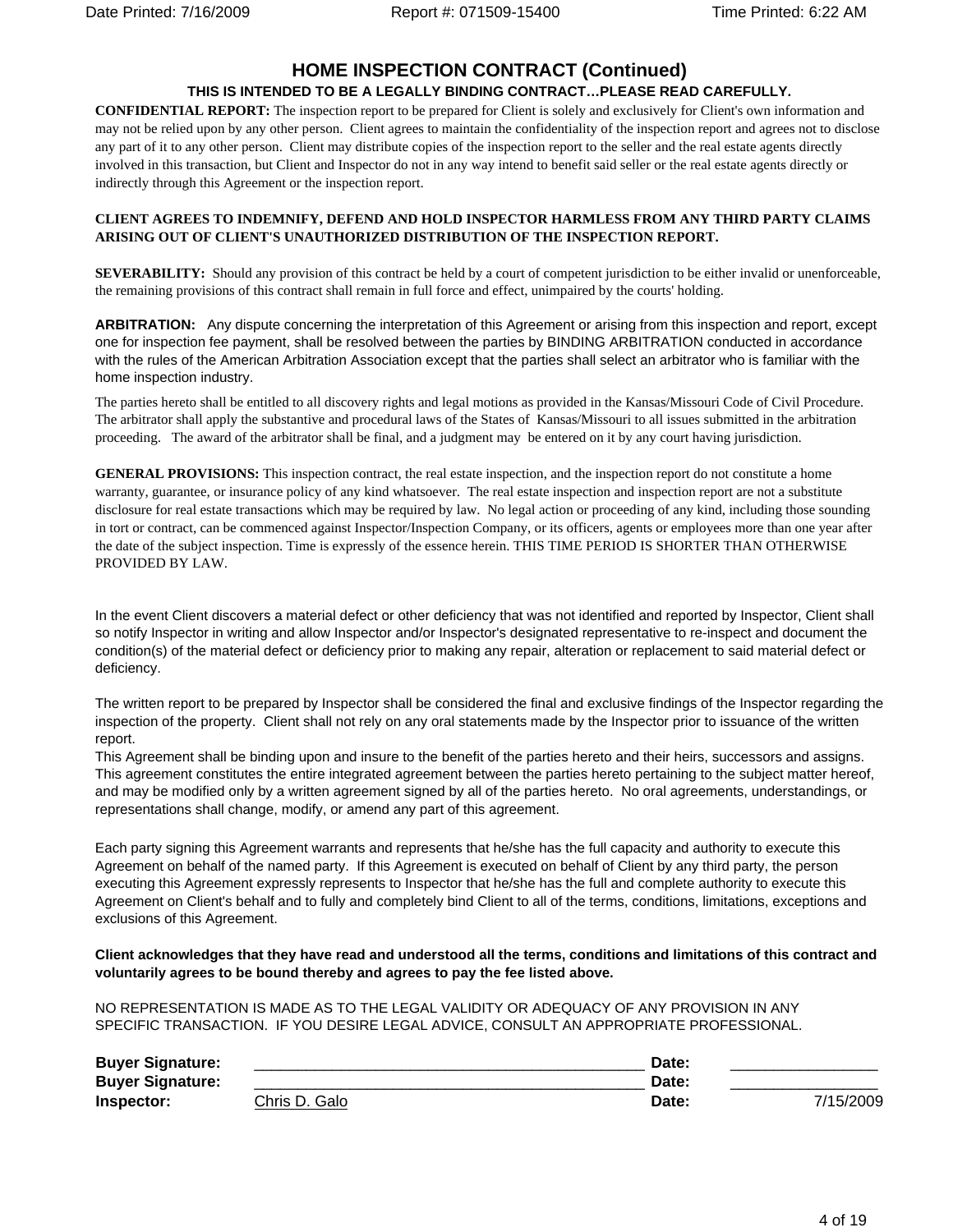# **KEY REFERENCES/CLAVES DE REFERENCIAS**

This Report lists the systems and components inspected by this company. Items not found in this report are considered beyond the scope of this inspection, and should not be considered inspected at this time.

**"APPEAR SERVICEABLE"** means that we did not observe conditions that would lead us to believe problems existed with this system or component. The item is capable of being used. Some serviceable items may, however, show wear and tear. Other conditions if applicable, will be noted in the body of the report.

**Significantly deficient systems or components** will be identified as: Not functional / unsafe / worn / near end of lifespan. When in the inspector's opinion, an item is "significantly deficient", the reason will be within the body of the report. The contract of the contract of the contract of the contract of the contract of the contract of the contract of the contract of the contract of the contract of the contract of the contract of the contract of the co

### **Please read the entire report for all items .**

**Notice:** This report contains technical information that may not be readily understandable to the lay person. Therefore, a verbal consultation with the inspector is a mandatory part of this inspection report. If you choose not to consult with the inspector, this inspection company cannot be held liable for your understanding or misunderstanding of this report's contents. If you were not present during this inspection please call the office to arrange for your verbal consultation.

**\*** Items that have an asterisk next to them. This item or component warrants additional attention, repair or monitoring.

## **(1) Items that have a (1) next to them. The Bracketed Numbers are defined as follows:**

**(1)** Recommended evaluation by a qualified licensed structural engineer / geotechnical engineer.

**(2)** Recommend further review and repairs as needed by a qualified licensed contractor or specialty tradesman  $\left( 2 \right)$  dealing with that item or system.

- **(3)** Recommend further review for the presence of any wood destroying pests or organisms by qualified Pest Inspector. **Inspector.** The contract of the contract of the contract of the contract of the contract of the contract of the contract of the contract of the contract of the contract of the contract of the contract of the contract of t
- **(4)** This item is a safety hazard correction is needed
- **(5)** Recommend upgrading for safety enhancement. This building may have been constructed before current safety standards were developed.

**D/R** Dining Room

- **FM/R** Family Room
- **K/R** Kitchen Room
- **LD/R** Laundry Room
- **L/R** Living Room
- **RC/R** Recreational Room
- **SN/R** Sun Room
- **MB** Master Bedroom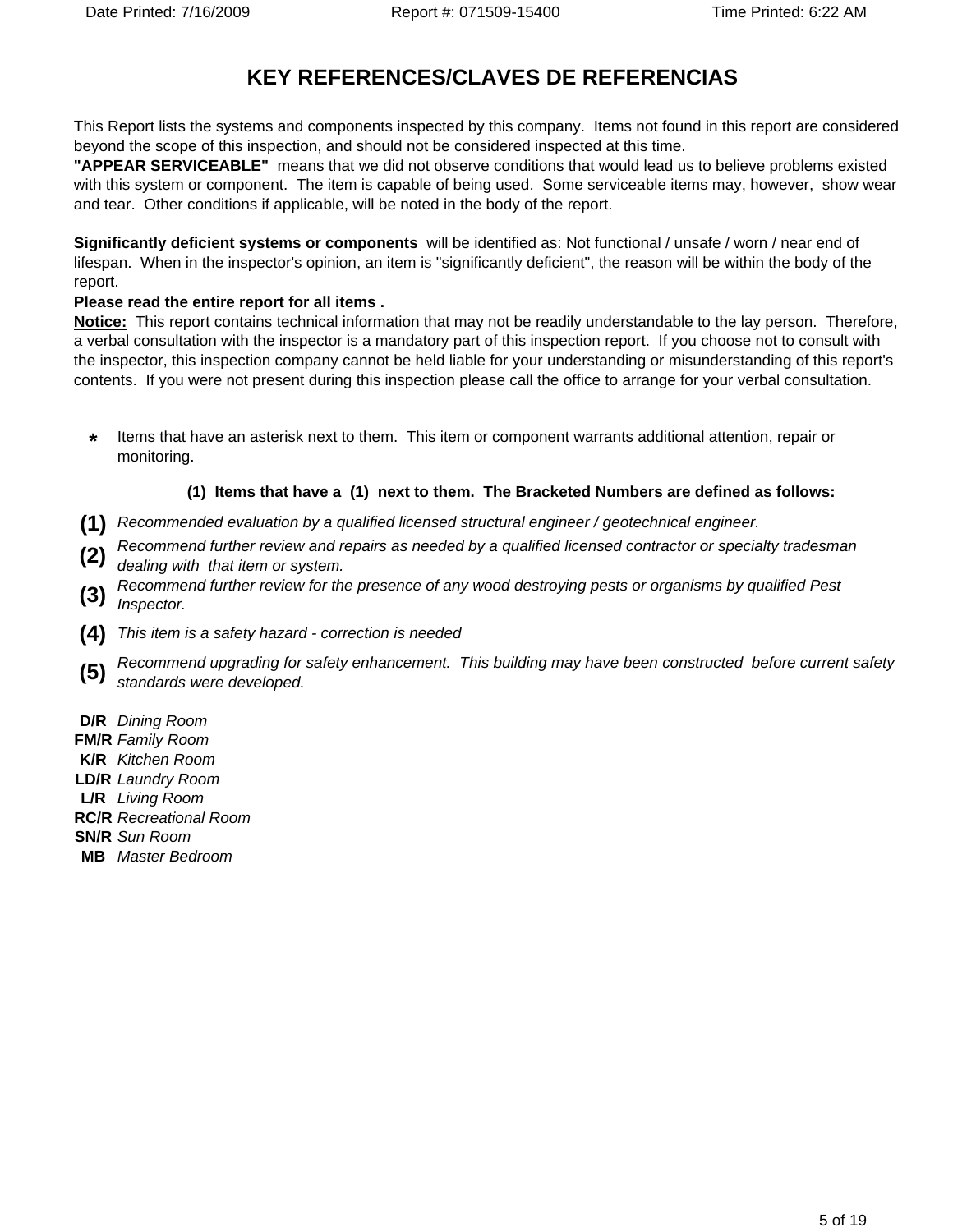# **OVERVIEW**

**Items outlined at this page are considered to be the most important issues found during the Mechanical & Structural Inspections (Based on Functionality and Safety). We recommend that you read the full report and then draw your own conclusions about the items that you would like the seller of the house to fix. Note: do not forget to read the report comments page at the end of the Inspection Report.**

**Esta página contiene las cosas más importantes que se han descubierto durante el período de las Inspecciones Estructurales y Mecánicas (Basado en Funcionalidad y Seguridad). Les recomendamos que lean el reporte totalmente y lugo determine cuales son las cosas que le quieren pedir al vendedor de la casa que les arregle. Nota: no se olviden de leer la página de comentarios adicionales del Reporte de Inspección (al final del reporte).**

- 1 Attic -- Recommend to seal areas where the furnace flues are venting across the roof (found evidence of prior water penetration). The contraction of the contraction of the contraction of the contraction of the contraction of the contraction of the contraction of the contraction of the contraction of the contraction of the contraction of
- 2 Bath # 3 -- Sink: Slow draining (check the drain stopper please).
- 3 Bath # 5 & 6 -- Ventilation: Too much vibration at the exhaust fans.
- 4 Bath # 6 (Bath # 6 is located inside bedroom # 3) -- did not find any issue with this bathroom.
- 5 Ceiling Fans -- Ask the seller where the ceiling fan remote controls are located.
- 6 Ceilings -- Found a few spots where the ceiling paint was applied to the ceiling trims at the Master Bedroom. Patch vertical crack at the ceiling at: Master Bedroom. Replace wood molding at the ceiling at the breakfast area (off the kitchen) -- its has a large size knot.
- 7 Cooling System -- Can not test the Cooling System, temperature is below 60 F.
- 8 Electrical -- Loose outlets at: left and right sides of the kitchen. GFCI outlets are not tripping at the bar area. Provide cover for outlet at: Bath # 5. Apparently the wine chiller is not hooked up (outlet and plug maybe behind the unit, removing this unit is beyond the scope of this inspection) -- ask the seller to show that it is working properly please.
- 9 Exterior Doors -- Minor case of visible daylight at the main entry door. Uneven door jamb (door leading to the deck).
- 10 Exterior Stairs -- Detached slate for the front stair + re-grouting recommended for slates at the front of the house. Exterior Stairs (Back of the Building) --- staining and water proofing recommended.
- 11 Exterior Trims -- Painting recommended for wooden trims at the front of the house (right side of the main entry door area where fake window is located).
- 12 Exterior Walls -- Call an stucco contractor to provide further evaluation and repairs for the orange/corrosion spots at the stucco walls (check the entire perimeter please). It appears that two wooden windows at the left and right sides of the exterior fireplace were ordered too short respect to the frame or a portion of the window at the exterior is missing. Repair exhaust accessory (behind the exterior fireplace) -- area between the two windows.
- 13 Fireplace -- Recommend to remove glue/dirt at the front cover of the fireplace (Living room area). Was not able to ignite the fireplace located at the Dining area (may have air accumulated at the pilot gas line). Recommend to place electrical wire connections inside a junction box at the area below the fireplace (the one off the kitchen).

Garage -- Minor inflation of the vehicle door wood (near the bolts). Peeling paint at the vehicle door wooden trims.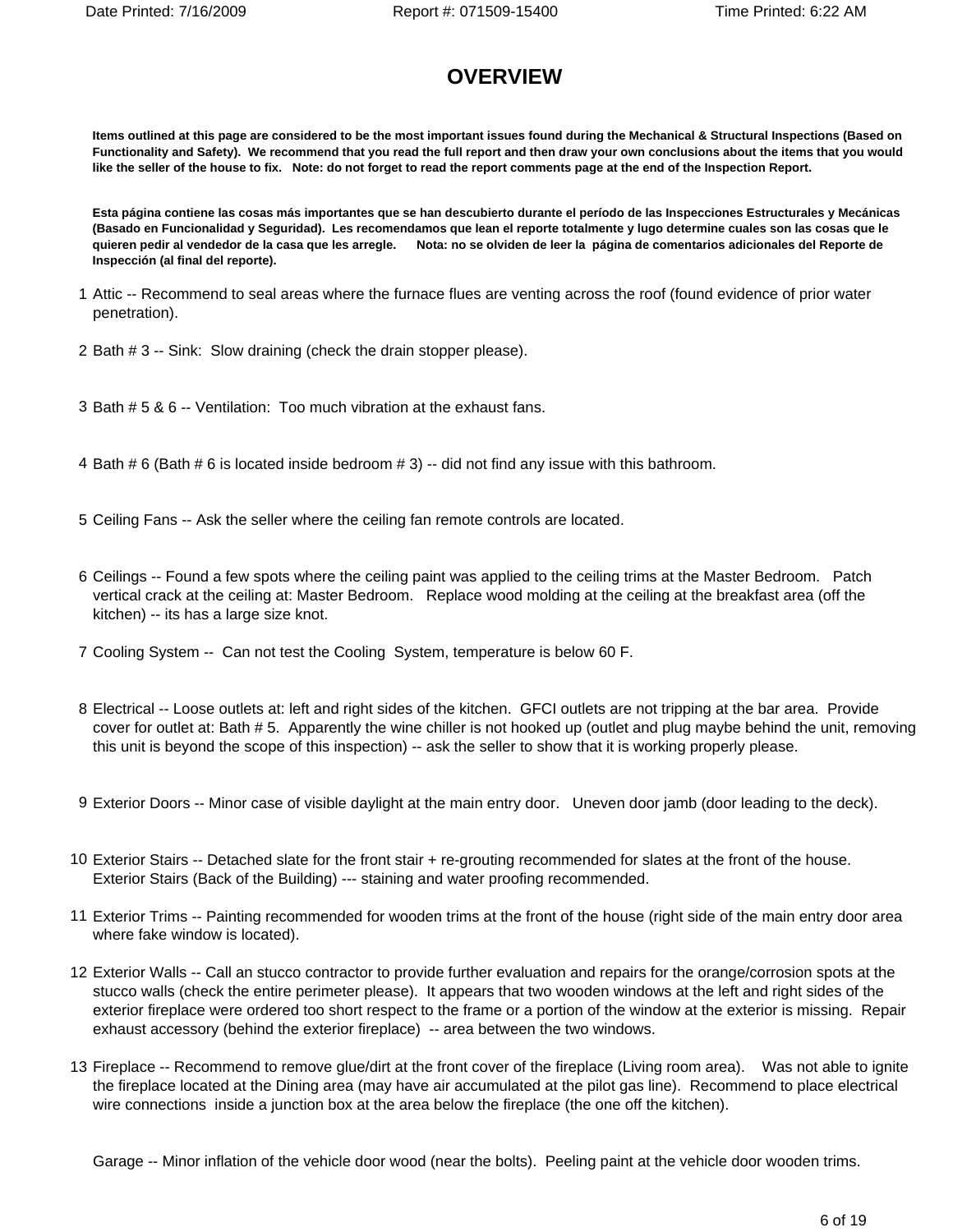- 14 Garage Door -- Adjustments interior door (striker plate).
- 15 Heating System -- Missing air distribution register at: L/R. Install air register that was covered by the carpet at: BR # 3.
- 16 Interior Doors -- Adjustments recommended for doors leading to the master bathroom (check the balls above the doors). Too much compression at the door hinges at closet (located off Bath # 5) -- see door hinges for locations. Chipped off door at the bottom (master bedroom).

Interior Walls -- Recommend to re-finish taping and painting the drywall at areas that are cracked (Upper level hallway off the seating room, Lower level hallway off the Master Bedroom, Colum at hallway near the main entry door, Master Bedroom closet area near the floor, Master Bedroom closet above the entry door). Patch small holes located at the Master Bedroom walls. Recommend to provide an extension of the wall splash at the left and right sides of the bar sink (off the kitchen area) -- this was requested by the buyer. Recommend to provide edge crown with grout at areas where tiles were installed on the walls (at the kitchen).

Kitchen -- Leaking at sprayer.

- 17 Retaining Walls -- Recommend to build a retaining wall at the front-right corner of the building (lots of soil erosion, surface right now is covered with mulch).
- 18 Roof -- Some shingles were impacted by hail at several places (this is a very common phenomenon in this part of the country) -- keep an eye on hail storms please. Screw head exposed above shingle at the front of the house.
- 19 Roof (Low elevation at the back of the house) -- Missing two shingles (the ones that go above the metal flashings).
- 20 Smoke Detectors -- Make sure that all detectors have batteries that will last at least 1 year.
- 21 Sump Pump -- Unit is not responding (check the switch) + detached elbow at the discharge line.
- 22 Water Supply Line -- Replace garden valve at the right side of the building (the pop up component is trapped within the stucco wall). The contract of the contract of the contract of the contract of the contract of the contract of the contract of the contract of the contract of the contract of the contract of the contract of the contract of
- 23 Windows -- Providing screens for all windows.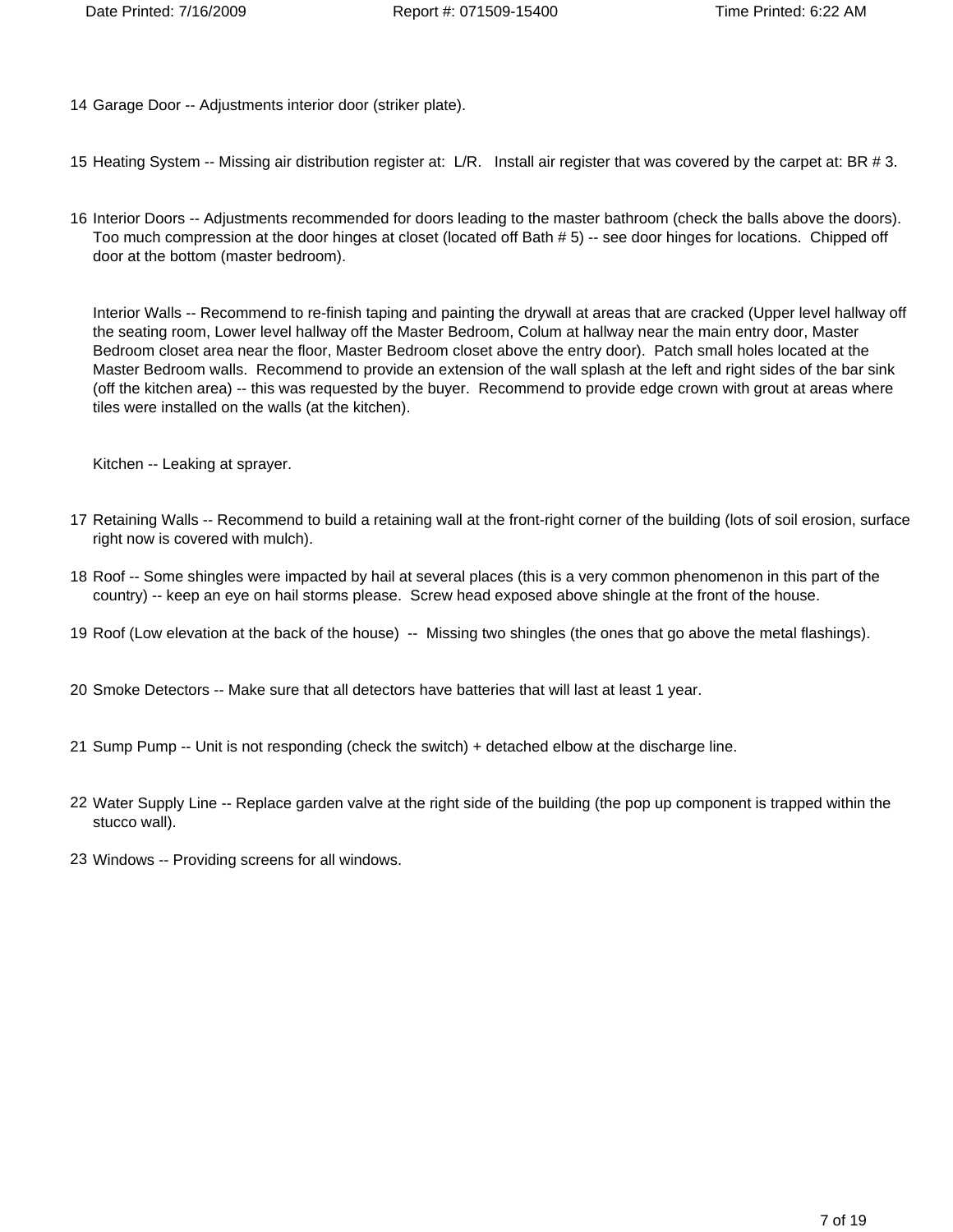Date Printed: 7/16/2009 Report #: 071509-15400 Time Printed: 6:22 AM

|                                                                                     |            |                                | <b>STRUCTURAL INSPECTION</b>                                               |                            |                                                                                                                       |
|-------------------------------------------------------------------------------------|------------|--------------------------------|----------------------------------------------------------------------------|----------------------------|-----------------------------------------------------------------------------------------------------------------------|
| 1. Driveway                                                                         | $\Box$ N/A | Serviceable                    | Not Functional (1)                                                         | Maintenance *              | $\Box$ Limited visibility                                                                                             |
| Sealant Needed                                                                      |            | $\Box$ Settled                 | Raised                                                                     | $\Box$ Erosion             | Common Cracks                                                                                                         |
|                                                                                     |            |                                |                                                                            |                            |                                                                                                                       |
| 2. Sidewalk                                                                         | $\neg$ N/A | $\sqrt{2}$ Serviceable         | Not Functional (1)                                                         | Maintenance *              | Limited Visibility                                                                                                    |
| Sealant needed                                                                      |            | $\Box$ Settled                 | Raised                                                                     | $\Box$ Erosion             | Common Cracks                                                                                                         |
|                                                                                     |            |                                |                                                                            |                            |                                                                                                                       |
| 3. Retaining Wall                                                                   | $\Box$ N/A | $\Box$ Serviceable             | Not Functional (1)                                                         | Maintenance *              | $\Box$ Limited Visibility                                                                                             |
| Sealant needed                                                                      |            | $\Box$ Settled                 | $\Box$ Common cracks                                                       |                            | Missing drainage openings/holes                                                                                       |
| See Comments Page<br>4. Patio                                                       |            | $\n  N/A\n  Seviceable$        |                                                                            | Maintenance *              | Limited Visibility                                                                                                    |
| Sealant needed                                                                      |            | $\Box$ Settled                 | Not Functional (1)<br>$\Box$ Poor drainage                                 | $\Box$ Erosion             | Common cracks                                                                                                         |
|                                                                                     |            |                                |                                                                            |                            |                                                                                                                       |
|                                                                                     |            |                                |                                                                            |                            |                                                                                                                       |
| 5. Porch                                                                            | $\n  N/A$  | Serviceable                    | Not Functional (1)                                                         | Maintenance *              | Limited Visibility                                                                                                    |
| Sealant needed                                                                      |            | Settled                        | $\Box$ Poor drainage                                                       | Erosion                    | Common cracks                                                                                                         |
| Loose railings                                                                      |            | Missing railings               |                                                                            | Corroded/Rusted Railings   |                                                                                                                       |
|                                                                                     |            |                                |                                                                            |                            |                                                                                                                       |
|                                                                                     |            |                                |                                                                            |                            |                                                                                                                       |
| 6. Deck                                                                             |            | N/A <b>Serviceable</b>         | Not Functional (1)                                                         |                            | $\Box$ Maintenance $\uparrow$ $\Box$ Limited Visibility                                                               |
| $\Box$ Loose railings                                                               |            | Missing railings               |                                                                            |                            | Deteriorated wood boards/Railings                                                                                     |
| Loose posts                                                                         |            | Missing metal straps at joists |                                                                            |                            | Not bolted to the building (Nailed)                                                                                   |
|                                                                                     |            |                                |                                                                            |                            |                                                                                                                       |
| 7. Fences                                                                           |            | N/A Serviceable                | Not Functional (1)                                                         |                            | Maintenance *   Limited Visibility                                                                                    |
| Deteriorated fences                                                                 |            | Gates need adjustments         |                                                                            | Leaning fences/Loose Posts |                                                                                                                       |
|                                                                                     |            |                                |                                                                            |                            |                                                                                                                       |
|                                                                                     |            |                                |                                                                            |                            |                                                                                                                       |
| 8. Stairs                                                                           | $\Box$ N/A | Serviceable                    | Not Functional (1)                                                         | Maintenance *              | Limited Visibility                                                                                                    |
| Sealant needed                                                                      |            | Settled                        | Raised                                                                     | Erosion                    | Common Cracks                                                                                                         |
| J Loose handrails                                                                   |            | Missing handrails              |                                                                            |                            | Deteriorated/Corroded Post & Rails                                                                                    |
|                                                                                     |            |                                |                                                                            |                            | Exterior Stairs -- Detached slate for the front stair + re-grouting recommended for slates at the front of the house. |
| Exterior Stairs (Back of the Building) --- staining and water proofing recommended. |            |                                |                                                                            |                            |                                                                                                                       |
| 9. Exterior Walls                                                                   |            |                                | N/A Serviceable 1 Not Functional (1)                                       |                            | $\int$ Maintenance * $\sqrt{2}$ Limited Visibility                                                                    |
| Peeling paint                                                                       |            | Siding was finished too low    |                                                                            | Wood/Soil Contact          |                                                                                                                       |
| Common cracks                                                                       |            | Moisture damage at wall        |                                                                            |                            | Caulking, pasting & painting needed                                                                                   |
| See Comments Page.                                                                  |            |                                |                                                                            |                            |                                                                                                                       |
| 10. Exterior Trims N/A                                                              |            |                                | $\Box$ Serviceable $\Box$ Not Functional (1)                               |                            | Maintenance *   Limited Visibility                                                                                    |
| Moisture damage to eaves                                                            |            | Moisture damage to fascia      |                                                                            | Moisture damage to soffits |                                                                                                                       |
| Maintenance for eaves                                                               |            | Maintenance for fascia         |                                                                            | Maintenance for soffits    |                                                                                                                       |
| Cracked wall trims                                                                  |            | Rotting wall trims             |                                                                            |                            | Prior patching at window trims                                                                                        |
|                                                                                     |            |                                |                                                                            |                            | Exterior Trims -- Painting recommended for wooden trims at the front of the house (right side of the main entry       |
| door area where fake window is located).                                            |            |                                |                                                                            |                            |                                                                                                                       |
| 11. Gutters                                                                         |            |                                | N/A Serviceable Not Functional (1)                                         |                            | $\Box$ Maintenance * $\Box$ Limited Visibility                                                                        |
| Leaking gutters                                                                     |            | $\rfloor$ Missing gutters      |                                                                            |                            | Sagging gutter (Pop-out nails)                                                                                        |
| Filled with leaves                                                                  |            |                                | $\Box$ Free standing water (not draining)                                  | Corroded/Rusted            |                                                                                                                       |
| Loose downspouts                                                                    |            | Leaking downspouts             |                                                                            |                            | $\perp$ Extend downspouts 4 feet away from the building                                                               |
|                                                                                     |            |                                |                                                                            |                            |                                                                                                                       |
|                                                                                     |            |                                |                                                                            |                            |                                                                                                                       |
| 12. Site Grading                                                                    | N/A        |                                | $\boxed{\phantom{1}}$ Serviceable $\boxed{\phantom{1}}$ Not Functional (1) |                            | $\Box$ Maintenance * $\Box$ Limited Visibility                                                                        |
| $\Box$ Poor drainage                                                                |            |                                | Add soil near foundation walls                                             |                            | Remove soil near foundation walls                                                                                     |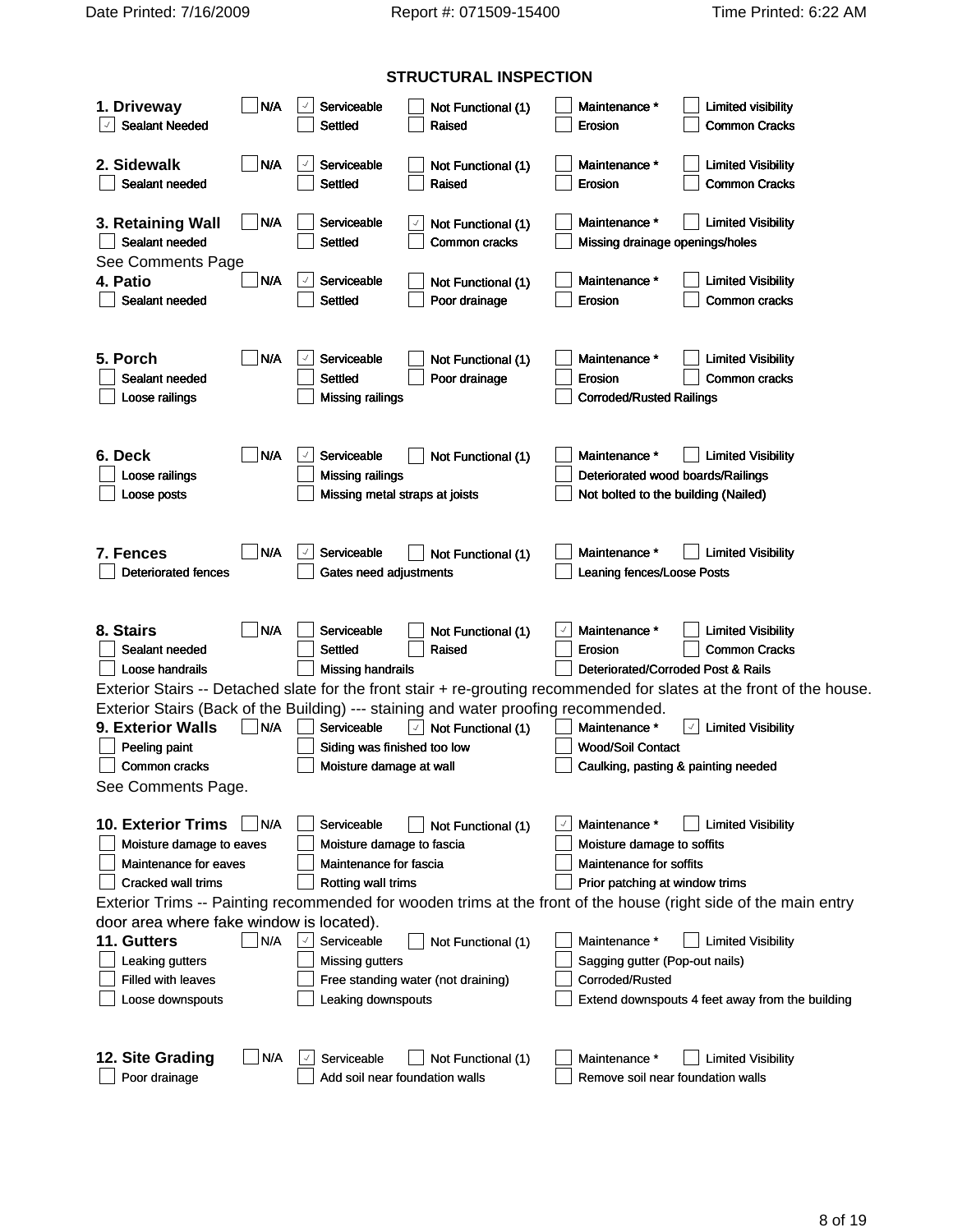Date Printed: 7/16/2009 Report #: 071509-15400 Time Printed: 6:22 AM

# **STRUCTURAL INSPECTION**

|                                                           |                         |                                                                                                                                                                                                                                                                                                                                    | <b>PRISONAL INDI LOTION</b>                                                                                                    |                                                     |                                           |                                                                                                                     |
|-----------------------------------------------------------|-------------------------|------------------------------------------------------------------------------------------------------------------------------------------------------------------------------------------------------------------------------------------------------------------------------------------------------------------------------------|--------------------------------------------------------------------------------------------------------------------------------|-----------------------------------------------------|-------------------------------------------|---------------------------------------------------------------------------------------------------------------------|
| 13. Foundation                                            | $\bigsqcup$ N/A         |                                                                                                                                                                                                                                                                                                                                    | Serviceable <b>Not Functional (1) Maintenance</b> *                                                                            |                                                     |                                           | $\boxed{\checkmark}$ Limited Visibility                                                                             |
|                                                           |                         |                                                                                                                                                                                                                                                                                                                                    | Several common cracks were found at the Exterior/Interior Foundation Walls (Fill cracks with epoxy)                            |                                                     |                                           |                                                                                                                     |
| Dried Water Stains noted at the basement floors/walls     |                         |                                                                                                                                                                                                                                                                                                                                    |                                                                                                                                |                                                     |                                           | Water is entering via cracks at the walls                                                                           |
|                                                           |                         |                                                                                                                                                                                                                                                                                                                                    | Major cracks were found at the basement Interior/Exterior Walls - Further Analysis Recommended (Contact a Structural Engineer) |                                                     |                                           |                                                                                                                     |
|                                                           |                         |                                                                                                                                                                                                                                                                                                                                    | Walls have shifted Inward/Outward/Settled - Further Analysis Recommended (Contact a Structural Engineer)                       |                                                     |                                           |                                                                                                                     |
| <b>Minor settlement</b>                                   |                         | Moderate settlement                                                                                                                                                                                                                                                                                                                |                                                                                                                                |                                                     | Excessive settlement                      |                                                                                                                     |
|                                                           |                         |                                                                                                                                                                                                                                                                                                                                    |                                                                                                                                |                                                     |                                           |                                                                                                                     |
|                                                           |                         |                                                                                                                                                                                                                                                                                                                                    |                                                                                                                                |                                                     |                                           |                                                                                                                     |
|                                                           |                         |                                                                                                                                                                                                                                                                                                                                    |                                                                                                                                |                                                     |                                           |                                                                                                                     |
|                                                           |                         |                                                                                                                                                                                                                                                                                                                                    |                                                                                                                                |                                                     |                                           |                                                                                                                     |
| 14. Flooring                                              | $\Box$ N/A              |                                                                                                                                                                                                                                                                                                                                    | $\boxed{\phantom{1}}$ Serviceable $\boxed{\phantom{1}}$ Not Functional (1)                                                     |                                                     | Maintenance *                             | <b>Limited Visibility</b>                                                                                           |
| Uneven surface                                            |                         | Water stains at the floor                                                                                                                                                                                                                                                                                                          |                                                                                                                                |                                                     |                                           | Fill Cracks at concrete floor with epoxy                                                                            |
| Minor settlement                                          |                         | Moderate settlement                                                                                                                                                                                                                                                                                                                |                                                                                                                                |                                                     | Excessive settlement                      |                                                                                                                     |
|                                                           |                         |                                                                                                                                                                                                                                                                                                                                    |                                                                                                                                |                                                     |                                           |                                                                                                                     |
|                                                           |                         |                                                                                                                                                                                                                                                                                                                                    |                                                                                                                                |                                                     |                                           |                                                                                                                     |
| 15. Sump Pump                                             | $\vert$ $\vert$ N/A     |                                                                                                                                                                                                                                                                                                                                    | $\Box$ Serviceable $\Box$ Not Functional (1)                                                                                   |                                                     | Maintenance *                             | Limited Visibility                                                                                                  |
| Provide 120V outlet                                       |                         | Missing cover for well                                                                                                                                                                                                                                                                                                             |                                                                                                                                |                                                     |                                           | $\Box$ Recommend to install a sump pump at floor                                                                    |
| See Comments Page                                         |                         |                                                                                                                                                                                                                                                                                                                                    |                                                                                                                                |                                                     |                                           |                                                                                                                     |
| 16. Roof (Main)                                           | $\neg$ N/A              |                                                                                                                                                                                                                                                                                                                                    | Serviceable $\Box$ Not Functional (1)                                                                                          |                                                     | Maintenance *                             | Limited Visibility                                                                                                  |
| Moderate wear                                             |                         | $\Box$ Heavy wear                                                                                                                                                                                                                                                                                                                  |                                                                                                                                |                                                     | $\Box$ Nearing the end of its useful life |                                                                                                                     |
| See Comments Page.                                        |                         |                                                                                                                                                                                                                                                                                                                                    |                                                                                                                                |                                                     |                                           |                                                                                                                     |
| 16a. Roof (2nd)                                           | $\Box$ N/A              |                                                                                                                                                                                                                                                                                                                                    | Serviceable Not Functional (1)                                                                                                 |                                                     | Maintenance *                             | Limited Visibility                                                                                                  |
| Moderate wear                                             |                         | Heavy wear                                                                                                                                                                                                                                                                                                                         |                                                                                                                                |                                                     | $\Box$ Nearing the end of its useful life |                                                                                                                     |
| See Comments Page                                         |                         |                                                                                                                                                                                                                                                                                                                                    |                                                                                                                                |                                                     |                                           |                                                                                                                     |
| 16b. Flashings                                            | $\neg$ N/A              |                                                                                                                                                                                                                                                                                                                                    | $\sqrt{ }$ Serviceable $\Box$ Not Functional (1)                                                                               |                                                     | Maintenance *                             | Limited Visibility                                                                                                  |
| Moderate wear                                             |                         |                                                                                                                                                                                                                                                                                                                                    | Heavy wear (Rust/Corrosion)                                                                                                    |                                                     |                                           | Add sealant at boundaries between roof/Vent pipes                                                                   |
|                                                           |                         |                                                                                                                                                                                                                                                                                                                                    |                                                                                                                                |                                                     |                                           |                                                                                                                     |
|                                                           |                         |                                                                                                                                                                                                                                                                                                                                    |                                                                                                                                |                                                     |                                           |                                                                                                                     |
| 17. Chimney                                               | $\sqrt{\mathsf{N}}$ N/A |                                                                                                                                                                                                                                                                                                                                    | $\Box$ Serviceable $\Box$ Not Functional (1)                                                                                   |                                                     | Maintenance *                             | $\lfloor \sqrt{\ } \rfloor$ Limited Visibility                                                                      |
| Rain cap Recommended                                      |                         |                                                                                                                                                                                                                                                                                                                                    | Corroded/Rusted Metal at Top                                                                                                   |                                                     |                                           | Add sealant at boundary between roof/chimney                                                                        |
|                                                           |                         |                                                                                                                                                                                                                                                                                                                                    |                                                                                                                                |                                                     |                                           |                                                                                                                     |
|                                                           |                         |                                                                                                                                                                                                                                                                                                                                    | Serviceable<br>Not Functional (1)<br>Maintenance *                                                                             |                                                     |                                           | $\boxed{\checkmark}$ Limited Visibility                                                                             |
| 18. Attic                                                 |                         |                                                                                                                                                                                                                                                                                                                                    |                                                                                                                                |                                                     |                                           |                                                                                                                     |
|                                                           |                         |                                                                                                                                                                                                                                                                                                                                    |                                                                                                                                |                                                     |                                           | Attic -- Recommend to seal areas where the furnace flues are venting across the roof (found evidence of prior water |
| penetration).<br>18a. Ventilation                         | N/A                     | $\overline{a}$ and $\overline{a}$ and $\overline{a}$ and $\overline{a}$ and $\overline{a}$ and $\overline{a}$ and $\overline{a}$ and $\overline{a}$ and $\overline{a}$ and $\overline{a}$ and $\overline{a}$ and $\overline{a}$ and $\overline{a}$ and $\overline{a}$ and $\overline{a}$ and $\overline{a}$ and $\overline{a}$ and |                                                                                                                                | <b>Contract Contract Contract Contract Contract</b> | Maintenance *                             | $\overline{a}$<br><b>Limited Visibility</b>                                                                         |
|                                                           |                         | $\lfloor \vee \rfloor$ Serviceable                                                                                                                                                                                                                                                                                                 | Not Functional (1)                                                                                                             |                                                     |                                           |                                                                                                                     |
| 18b. Insulation                                           | $\Box$ N/A              |                                                                                                                                                                                                                                                                                                                                    |                                                                                                                                |                                                     |                                           | $\sqrt{\phantom{a}}$ Limited Visibility                                                                             |
|                                                           |                         |                                                                                                                                                                                                                                                                                                                                    |                                                                                                                                |                                                     |                                           |                                                                                                                     |
| 19. Exterior Doors                                        | $\Box$ N/A              |                                                                                                                                                                                                                                                                                                                                    | Serviceable Not Functional (1)                                                                                                 |                                                     | $\sqrt{2}$ Maintenance *                  | Limited Visibility                                                                                                  |
| Cracked wood moldings                                     |                         | Missing piston at storm door                                                                                                                                                                                                                                                                                                       |                                                                                                                                |                                                     |                                           | Deteriorated storm door/Heavy Wear                                                                                  |
| See Comments Page                                         |                         |                                                                                                                                                                                                                                                                                                                                    |                                                                                                                                |                                                     |                                           |                                                                                                                     |
| 20. Garage Doors                                          | $\Box$ N/A              |                                                                                                                                                                                                                                                                                                                                    | $\Box$ Serviceable $\Box$ Not Functional (1)                                                                                   |                                                     | J Maintenance *                           | Limited Visibility                                                                                                  |
| Blocked access                                            |                         | Hollow core door                                                                                                                                                                                                                                                                                                                   |                                                                                                                                |                                                     | Deteriorated/Heavy Wear                   |                                                                                                                     |
| Garage Door -- Adjustments interior door (striker plate). |                         |                                                                                                                                                                                                                                                                                                                                    |                                                                                                                                |                                                     |                                           |                                                                                                                     |
| 21. Interior Doors                                        | N/A                     |                                                                                                                                                                                                                                                                                                                                    | $\le$ Serviceable $\qquad$ Not Functional (1)                                                                                  |                                                     | Maintenance *                             | Limited Visibility                                                                                                  |
| Blocked access                                            |                         | Moderate wear                                                                                                                                                                                                                                                                                                                      |                                                                                                                                |                                                     | Deteriorated/Heavy Wear                   |                                                                                                                     |
| Door rubs frame                                           |                         | Door rubs the floor                                                                                                                                                                                                                                                                                                                |                                                                                                                                |                                                     | Door not latching properly                |                                                                                                                     |
| Missing closet doors                                      |                         |                                                                                                                                                                                                                                                                                                                                    | Missing closet door floor tracks                                                                                               |                                                     |                                           | Closet doors deteriorated/Heavy wear                                                                                |
|                                                           |                         |                                                                                                                                                                                                                                                                                                                                    |                                                                                                                                |                                                     |                                           |                                                                                                                     |

Interior Doors -- Adjustments recommended for doors leading to the master bathroom (check the balls above the doors). Too much compression at the door hinges at closet (located off Bath # 5) -- see door hinges for locations. Chipped off door at the bottom (master bedroom).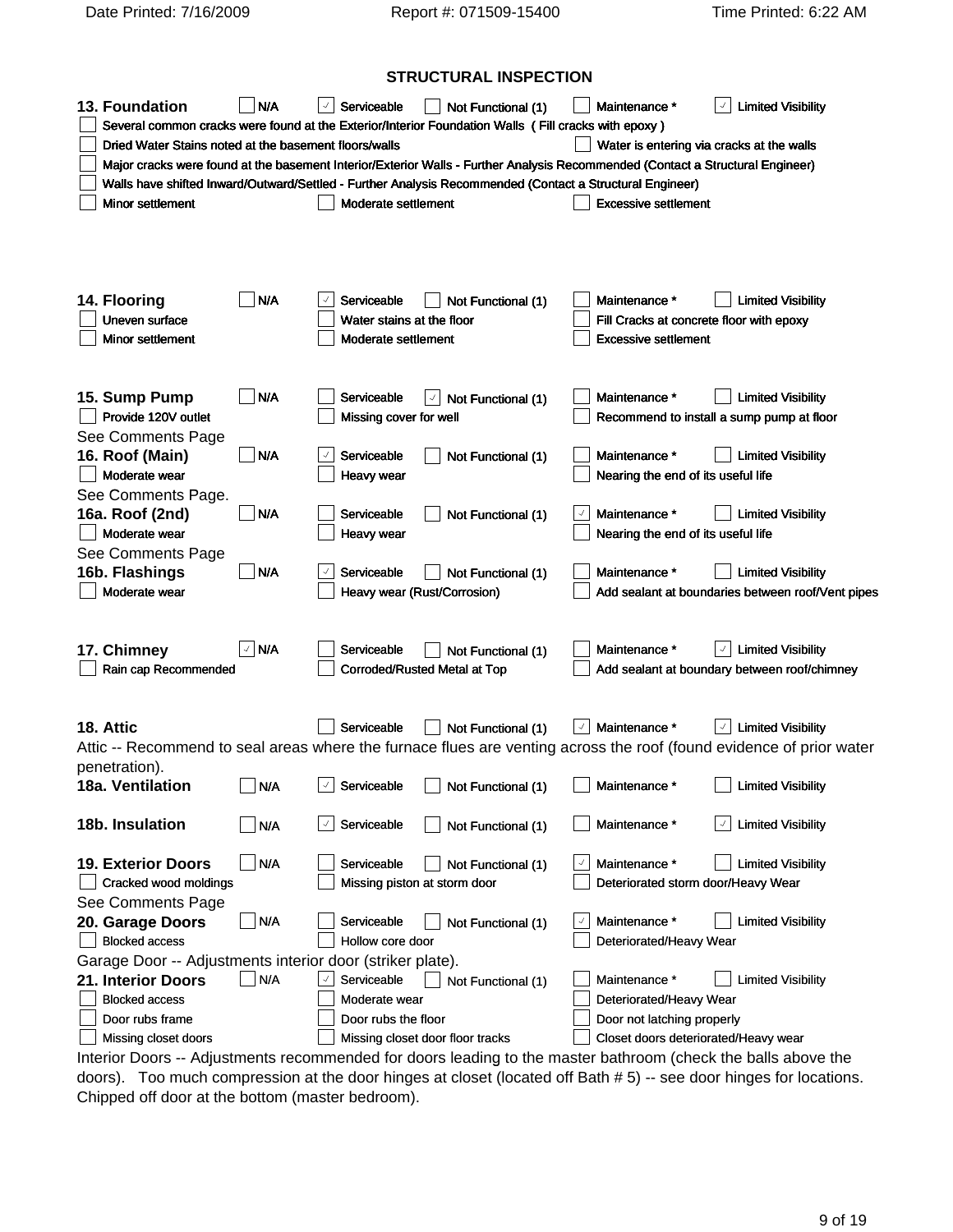# **STRUCTURAL INSPECTION**

| 22. Windows<br>Water stains at windows<br>$\Box$ Cracked glass at:<br>$\Box$ Pane not staying up at:<br>$\Box$ Missing ropes/weights at:<br>$\Box$ Not latching properly at:<br>Damaged screens at:<br>Windows -- Providing screens for all windows.                                                                                                                                                   | N/A               | Serviceable                                                                                                                         | $\Box$ Not Functional (1)<br>Limited access to several windows |                    | Maintenance $*$ $\boxed{\checkmark}$ Limited Visibility<br>Weather stripping recommended                                                                                                                                                                                                                                                                                    |  |
|--------------------------------------------------------------------------------------------------------------------------------------------------------------------------------------------------------------------------------------------------------------------------------------------------------------------------------------------------------------------------------------------------------|-------------------|-------------------------------------------------------------------------------------------------------------------------------------|----------------------------------------------------------------|--------------------|-----------------------------------------------------------------------------------------------------------------------------------------------------------------------------------------------------------------------------------------------------------------------------------------------------------------------------------------------------------------------------|--|
| 23. Interior Walls<br>Blocked access                                                                                                                                                                                                                                                                                                                                                                   |                   | N/A Serviceable<br>$\lfloor \sqrt{2} \rfloor$ Common cracks                                                                         | Not Functional (1)                                             | Dried water stains | Maintenance $*$ $\boxed{\checkmark}$ Limited Visibility                                                                                                                                                                                                                                                                                                                     |  |
| Major settlement cracks found at several places -- Recommend to have a structural engineer conduct further analysis                                                                                                                                                                                                                                                                                    |                   |                                                                                                                                     |                                                                |                    |                                                                                                                                                                                                                                                                                                                                                                             |  |
| 24. Ceilings<br>$\Box$ Typical Wear<br>Major settlement cracks found at several places -- Recommend to have a structural engineer conduct further analysis<br>kitchen) -- its has a large size knot.<br>25. Floors<br>Moderate wear<br>$\Box$ Squeaking floors at:<br>Carpet loose at:<br>$\Box$ Carpet damaged at:<br>$\Box$ Carpet stains at:<br>$\Box$ Vinyl damaged at:<br>$\Box$ Trip hazards at: | N/A<br>$\Box$ N/A | Serviceable<br>$\lfloor \sqrt{2} \rfloor$ Common cracks<br>$\boxed{\phantom{1}}$ Serviceable<br>$\Box$ Heavy wear<br>Several places | Not Functional (1)<br>$\Box$ Not Functional (1)                | Dried water stains | Maintenance *   Limited Visibility<br>Ceilings -- Found a few spots where the ceiling paint was applied to the ceiling trims at the Master Bedroom. Patch<br>vertical crack at the ceiling at: Master Bedroom. Replace wood molding at the ceiling at the breakfast area (off the<br>Maintenance * $\boxed{\checkmark}$ Limited Visibility<br>Weather stripping recommended |  |
| 26. Ceiling Fans<br>$\Box$ Fan wobbles at:<br>See Comments Page<br>27. Stairs<br>$\Box$ Missing handrails at:                                                                                                                                                                                                                                                                                          |                   | $\n  \blacksquare N/A \blacksquare ServiceableN/A 3 Serviceable$                                                                    |                                                                |                    | ■ Not Functional (1) V Maintenance * ■ Limited Visibility<br>■ Not Functional (1) ■ Maintenance * ■ Limited Visibility                                                                                                                                                                                                                                                      |  |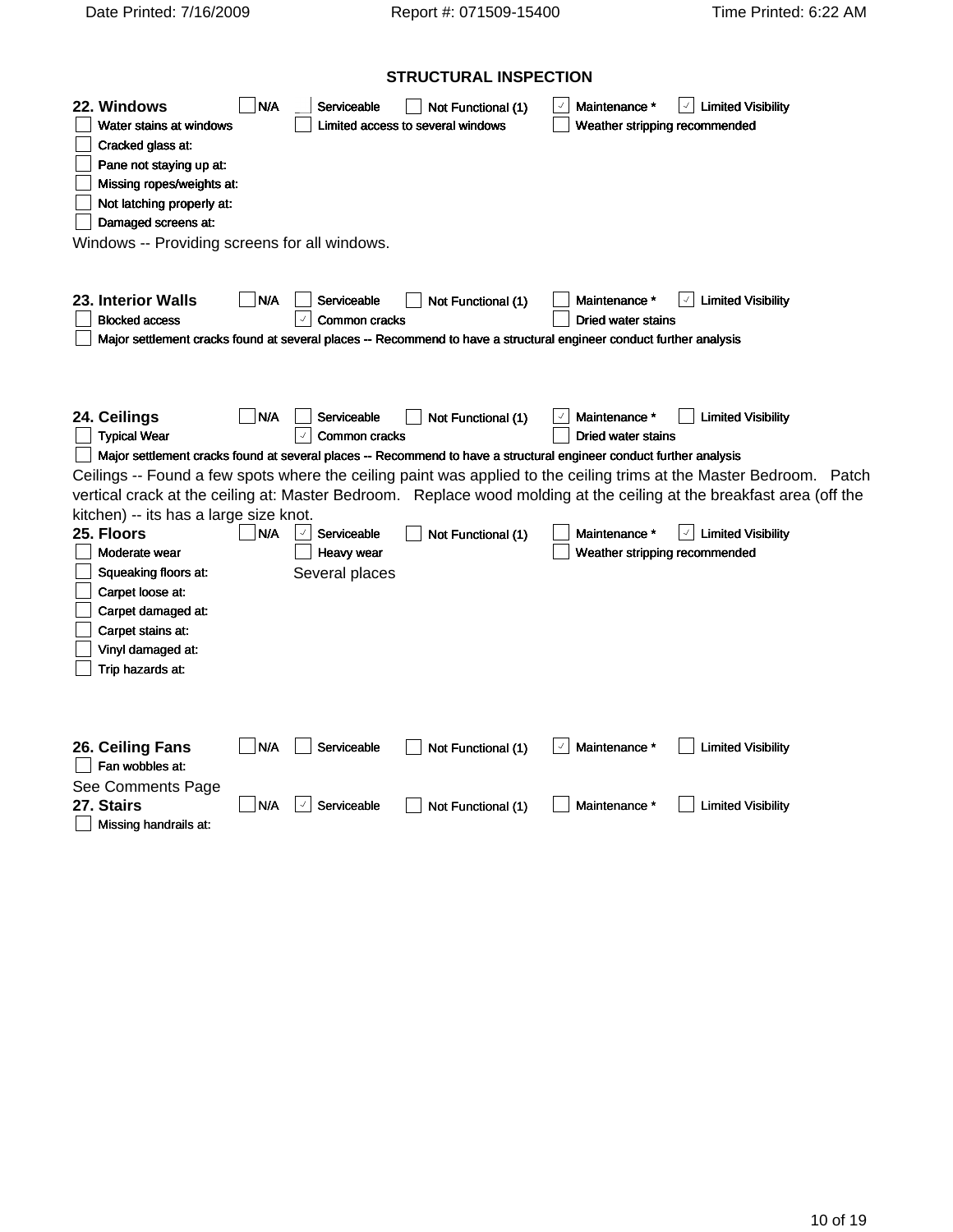# **MECHANICAL INSPECTION**

|                                                                                               |                            |                                                |                                                           |                                 | $\vert$ Maintenance * $\vert$ Limited Visibility                                                                     |
|-----------------------------------------------------------------------------------------------|----------------------------|------------------------------------------------|-----------------------------------------------------------|---------------------------------|----------------------------------------------------------------------------------------------------------------------|
| 1. Water Service                                                                              | $\bigsqcup$ N/A $\qquad$   | Serviceable                                    | Not Functional (1)                                        |                                 |                                                                                                                      |
| $\Box$ Typical wear                                                                           |                            | Moderate corrosion/rust                        |                                                           | Heavy corrosion/rust            |                                                                                                                      |
| 2. Supply Lines                                                                               | $\n  N$                    | Serviceable                                    | $\ \cdot\ $ Not Functional (1)                            |                                 | $\vert$ Maintenance * $\vert \sqrt{\vert}$ Limited Visibility                                                        |
| $\Box$ Typical wear                                                                           |                            |                                                | Moderate corrosion/rust (basement)                        | Heavy corrosion/rust (basement) |                                                                                                                      |
|                                                                                               |                            |                                                |                                                           |                                 | Water Supply Line -- Replace garden valve at the right side of the building (the pop up component is trapped         |
| within the stucco wall).                                                                      |                            |                                                |                                                           |                                 |                                                                                                                      |
| 3. Waste Lines                                                                                |                            | N/A J Serviceable                              | Not Functional (1)                                        | Maintenance *                   | $\boxed{\checkmark}$ Limited Visibility                                                                              |
| $\Box$ Typical wear                                                                           |                            |                                                | Moderate corrosion/rust (basement)                        | Heavy corrosion/rust (basement) |                                                                                                                      |
|                                                                                               |                            |                                                |                                                           |                                 |                                                                                                                      |
|                                                                                               |                            |                                                |                                                           |                                 |                                                                                                                      |
| 4. Fuel System                                                                                |                            | N/A √ Serviceable                              | ■ Not Functional (1) ■ Maintenance * 4 Limited Visibility |                                 |                                                                                                                      |
| $\Box$ No gas present at the time of the inspection -- Could not inspect the Fuel System      |                            |                                                |                                                           |                                 |                                                                                                                      |
|                                                                                               |                            |                                                |                                                           |                                 |                                                                                                                      |
|                                                                                               |                            |                                                |                                                           |                                 |                                                                                                                      |
| 5. Water Heater                                                                               |                            | $\n  \blacksquare N/A \n  \square Serviceable$ | Not Functional (1)                                        |                                 | $\Box$ Maintenance * $\Box$ Limited Visibility                                                                       |
| Typical wear                                                                                  |                            | Moderate corrosion/rust                        |                                                           | Located at: Basement            |                                                                                                                      |
| Missing water shut off<br>Missing TPR overflow pipe                                           |                            |                                                |                                                           |                                 |                                                                                                                      |
| Rust/Metal Flakes                                                                             |                            |                                                |                                                           |                                 |                                                                                                                      |
| Improper flame pattern                                                                        |                            |                                                |                                                           |                                 |                                                                                                                      |
|                                                                                               |                            |                                                |                                                           |                                 |                                                                                                                      |
|                                                                                               |                            |                                                |                                                           |                                 |                                                                                                                      |
| 6. Heating                                                                                    | $\Box$ N/A                 | Serviceable                                    | Not Functional (1)                                        | Maintenance *                   | Limited Visibility                                                                                                   |
| 6a. Air Filter                                                                                | $\Box$ N/A                 | Serviceable                                    | Not Functional (1)                                        | Maintenance *                   | Missing                                                                                                              |
| 6b. Burners                                                                                   | N/A                        | Serviceable                                    | Not Functional (1)                                        | Maintenance                     | Dirty/Metal flakes                                                                                                   |
| 6c. Combustion                                                                                | N/A                        | Serviceable                                    | Not Functional (1)                                        | Maintenance                     | Improper air supply                                                                                                  |
| <b>6d. Venting Flues</b>                                                                      | $\overline{\mathsf{N}}$ /A | Serviceable                                    | Not Functional (1)                                        | Maintenance                     | Leaking flue gases                                                                                                   |
| 6d. Air Distribution                                                                          | _  N/A                     | $\lfloor \vee \rfloor$ Serviceable             | Not Functional (1)                                        | Maintenance *                   | $\perp$ Leaking air to surroundings                                                                                  |
|                                                                                               |                            |                                                |                                                           |                                 | Heating System -- Missing air distribution register at: L/R. Install air register that was covered by the carpet at: |
| BR # 3.                                                                                       |                            |                                                |                                                           |                                 |                                                                                                                      |
| 7. Cooling                                                                                    | $\cup$ N/A $\sim$          | Serviceable                                    | Not Functional (1)                                        | Maintenance *                   | Limited Visibility                                                                                                   |
| 7a. Low Pressure                                                                              | √ N/A                      | Serviceable                                    | Not Functional (1)                                        | Maintenance *                   | Damaged                                                                                                              |
| 7b. High Pressure                                                                             | ∕ N/A                      | Serviceable                                    | Not Functional (1)                                        | Maintenance                     | Missing insulation at lines                                                                                          |
| 7c. Condensate                                                                                | $\cup$ N/A                 | Serviceable                                    | Not Functional (1)                                        | Maintenance *                   | Blocked drainage                                                                                                     |
| Can not test the AC system, temperature is below 60 F.                                        |                            |                                                |                                                           |                                 |                                                                                                                      |
| Cooling System -- Can not test the Cooling System, temperature is below 60 F.                 |                            |                                                |                                                           |                                 |                                                                                                                      |
|                                                                                               |                            |                                                |                                                           |                                 |                                                                                                                      |
| 8. Electrical Service N/A   Serviceable Not Functional (1) Maintenance * I Limited Visibility |                            |                                                |                                                           |                                 |                                                                                                                      |
|                                                                                               |                            |                                                |                                                           |                                 |                                                                                                                      |
| 9. Electrical Panel                                                                           |                            | N/A Serviceable                                | Not Functional (1)                                        | Maintenance *                   | Limited Visibility                                                                                                   |
| 9a. Sub-Panel                                                                                 |                            | V N/A Serviceable                              | Not Functional (1)                                        | Maintenance *                   | $\Box$ Limited visibility                                                                                            |
| Defects (See overview page)                                                                   |                            |                                                |                                                           |                                 |                                                                                                                      |
| J Label breakers                                                                              |                            |                                                |                                                           |                                 |                                                                                                                      |
| 9b. Electrical Wiring N/A Serviceable Not Functional (1) Maintenance * 1 Limited Visibility   |                            |                                                |                                                           |                                 |                                                                                                                      |
| Furnishing prevents full inspection of all outlets & switches                                 |                            |                                                |                                                           |                                 |                                                                                                                      |
| Original wiring is a two wire system (non grounded type of outlets).                          |                            |                                                |                                                           |                                 |                                                                                                                      |
| Loose outlet/switches at:                                                                     |                            |                                                |                                                           |                                 |                                                                                                                      |
| Missing cover plates at:                                                                      |                            |                                                |                                                           |                                 |                                                                                                                      |
| Missing light fixture covers at:                                                              |                            |                                                |                                                           |                                 |                                                                                                                      |
| See Comments Page.                                                                            |                            |                                                |                                                           |                                 |                                                                                                                      |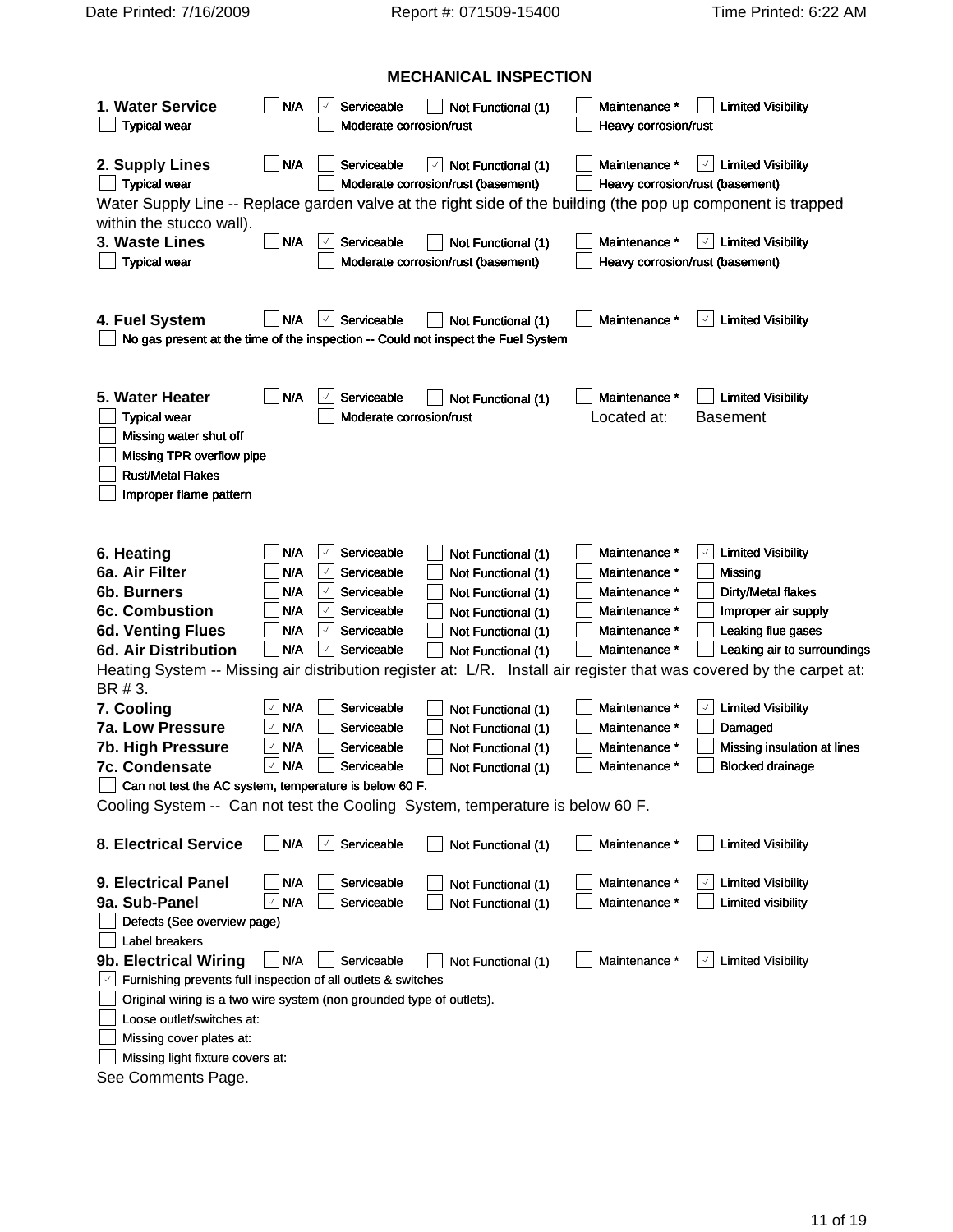|                                                                                                |                    |             | <b>MECHANICAL INSPECTION</b>                                                                      |                          |                                                                                                               |
|------------------------------------------------------------------------------------------------|--------------------|-------------|---------------------------------------------------------------------------------------------------|--------------------------|---------------------------------------------------------------------------------------------------------------|
| 10. Fireplaces                                                                                 |                    |             |                                                                                                   |                          | ■ N/A Serviceable ■ Not Functional (2) Maintenance * ■ Limited Visibility                                     |
|                                                                                                |                    |             | $\Box$ Contact a chimney contractor to conduct are more detailed inspection of the chimney system |                          |                                                                                                               |
| See Comments Page.                                                                             |                    |             |                                                                                                   |                          |                                                                                                               |
| 11. Smoke Detectors N/A                                                                        |                    |             |                                                                                                   |                          | Serviceable <b>Not Functional (1) Maintenance C</b> Not Accessible                                            |
| Detector not Operational at:                                                                   |                    |             |                                                                                                   |                          |                                                                                                               |
| $\Box$ Add more detectors at:                                                                  |                    |             | Bedrooms, hallway, basement                                                                       |                          |                                                                                                               |
| Smoke Detectors -- Make sure that all detectors have batteries that will last at least 1 year. |                    |             |                                                                                                   |                          |                                                                                                               |
|                                                                                                |                    |             |                                                                                                   |                          |                                                                                                               |
| 12. Laundry                                                                                    | $\Box$ N/A         | Basement    | ∆ Service Area                                                                                    | $\rfloor$ Kitchen        | Bathroom                                                                                                      |
| 12a. 120V Outlet                                                                               | $\bigcup$ N/A      | Serviceable | Not Functional (1)                                                                                | Maintenance              | Open Ground                                                                                                   |
| 12b. 240V Outlet                                                                               | _  N/A             | Serviceable | Not Functional (                                                                                  | Maintenance              | None present                                                                                                  |
| 12c. Plumbing                                                                                  | _  N/A             | Serviceable | Not Functional (                                                                                  | Maintenance              | <b>Limited visibility</b>                                                                                     |
| 12d. Dryer Vent                                                                                | _  N/A             | Serviceable | Not Functional (                                                                                  | Maintenance <sup>*</sup> | Limited visibility                                                                                            |
| 12e. Gas Piping                                                                                | ⊻∣N/A              | Serviceable | Not Functional                                                                                    | Maintenance <sup>*</sup> | None present                                                                                                  |
|                                                                                                |                    |             |                                                                                                   |                          |                                                                                                               |
|                                                                                                |                    |             |                                                                                                   |                          |                                                                                                               |
|                                                                                                |                    |             |                                                                                                   |                          |                                                                                                               |
| 13. Kitchen - Cabinets, Counters, Plumbing, Sinks & Disposal                                   |                    |             |                                                                                                   |                          |                                                                                                               |
| Refrigerators, freezer, microwaves, ice makers, compactors are not part of this inspection     |                    |             |                                                                                                   |                          |                                                                                                               |
| 13a. Cabinets                                                                                  | $\Box$ N/A         | Serviceable | Not Functional (1)                                                                                | Maintenance *            | Limited visibility                                                                                            |
| 13b. Counters                                                                                  | _  N/A             | Serviceable | Not Functional (1                                                                                 | Maintenance              | <b>Limited visibility</b>                                                                                     |
| 13c. Plumbing                                                                                  | _  N/A             | Serviceable | Not Functional (1                                                                                 | Maintenance              | Limited visibility                                                                                            |
| 13d. Sinks                                                                                     | $\bigcup$ N/A      | Serviceable | Not Functional (                                                                                  | Maintenance              | Limited visibility                                                                                            |
| 13e. Disposal                                                                                  | $\Box$ N/A         | Serviceable | Not Functional (1)                                                                                | Maintenance *            | Limited visibility                                                                                            |
| Kitchen -- Leaking at sprayer.                                                                 |                    |             |                                                                                                   |                          |                                                                                                               |
|                                                                                                |                    |             |                                                                                                   |                          |                                                                                                               |
|                                                                                                |                    |             |                                                                                                   |                          |                                                                                                               |
|                                                                                                |                    |             |                                                                                                   |                          | 14. Range/Cook top N/A 3 Serviceable Not Functional (1) Maintenance * 1 Limited visibility                    |
| Missing cover for light under the hood                                                         |                    |             |                                                                                                   |                          |                                                                                                               |
|                                                                                                |                    |             |                                                                                                   |                          |                                                                                                               |
|                                                                                                |                    |             |                                                                                                   |                          |                                                                                                               |
|                                                                                                |                    |             |                                                                                                   |                          |                                                                                                               |
| 15. Dishwashing                                                                                |                    |             |                                                                                                   |                          | N/A √ Serviceable not Functional (1) Maintenance * √ Limited visibility                                       |
|                                                                                                |                    |             |                                                                                                   |                          |                                                                                                               |
|                                                                                                |                    |             |                                                                                                   |                          |                                                                                                               |
| 16. Garage - Automatic Opener, Motors, Vehicle Door, Railing System, Electrical                |                    |             |                                                                                                   |                          |                                                                                                               |
| 16a. Garage Type                                                                               | _  N/A             | Attached    | Detached                                                                                          | None                     | Carport                                                                                                       |
| <b>Automatic Opener</b>                                                                        | $\Box$ N/A         | Serviceable | $\Box$ Not Functional (1)                                                                         | Maintenance *            | Limited visibility                                                                                            |
| Motor                                                                                          | $\Box$ N/A         | Serviceable | Not Functional (1)                                                                                | Maintenance *            | Limited visibility                                                                                            |
| <b>Railings/Tracks</b>                                                                         | N/A                | Serviceable | Not Functional (1)                                                                                | Maintenance *            | Limited visibility                                                                                            |
| <b>Vehicle Door</b>                                                                            | $\blacksquare$ N/A | Serviceable | Not Functional (1                                                                                 | Maintenance *            | Limited visibility                                                                                            |
| <b>Electrical</b>                                                                              | $\Box$ N/A         | Serviceable | $\Box$ Not Functional (1)                                                                         | Maintenance *            | Limited visibility                                                                                            |
| Extension cord used as permanent wiring                                                        |                    |             |                                                                                                   |                          |                                                                                                               |
|                                                                                                |                    |             |                                                                                                   |                          | Garage -- Minor inflation of the vehicle door wood (near the bolts). Peeling paint at the vehicle door wooden |
| trims.                                                                                         |                    |             |                                                                                                   |                          |                                                                                                               |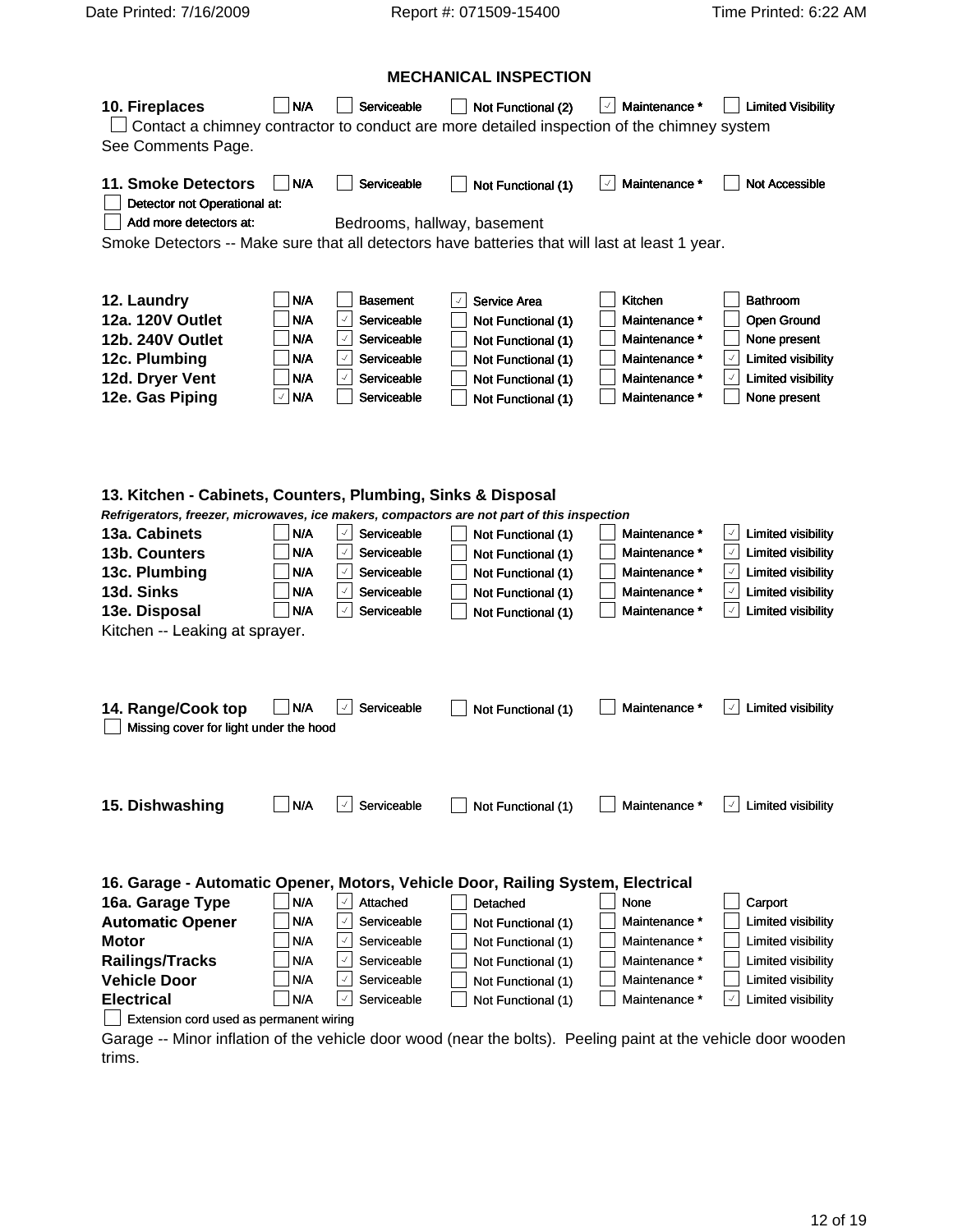|                                                                                                                                                                                                                                                                                                             |                                                                    |                                                            | <b>MECHANICAL INSPECTION</b>                                                                                  |                                                                            |                                                                                       |                                                                                       |
|-------------------------------------------------------------------------------------------------------------------------------------------------------------------------------------------------------------------------------------------------------------------------------------------------------------|--------------------------------------------------------------------|------------------------------------------------------------|---------------------------------------------------------------------------------------------------------------|----------------------------------------------------------------------------|---------------------------------------------------------------------------------------|---------------------------------------------------------------------------------------|
| 17. Bath Location $\boxed{\phantom{1}}$ 1 Off Master $\boxed{\phantom{1}}$ 2 Master<br>Determining if shower pans are watertight is beyond the scope of this inspection<br>Areas/surfaces not fully visible are excluded from this inspection (i.e. cluttered areas, behind the walls, under carpets, under |                                                                    |                                                            | $\sqrt{3}$ 3 Off Kitchen                                                                                      | $\boxed{\phantom{1}}$ 4 - BR # 1                                           |                                                                                       | $\boxed{\phantom{1}}$ 5 - BR # 3                                                      |
| 18. Toilets<br>Bath # 6 (Bath # 6 is located inside bedroom # 3) -- did not find any issue with this bathroom.                                                                                                                                                                                              | √ Serviceable<br>√ Maintenance*                                    | $\Box$ 1                                                   | $\frac{1}{2}$<br>2                                                                                            | $\begin{array}{ c } \hline \downarrow & 3 \\ \hline \hline \end{array}$    | $\begin{array}{ c c }\n\hline\n\hline\n\end{array}$ 4                                 | $\begin{array}{ c } \hline \hline 5 \\ \hline \end{array}$                            |
| 19. Sinks - Faucet                                                                                                                                                                                                                                                                                          | $\lfloor \sqrt{\ } \rfloor$ Serviceable<br>$\sqrt{ }$ Maintenance* | <b>□</b> 1<br>□ 1                                          | $\begin{array}{ c } \hline \hline \hline \hline \hline \hline \hline \hline \hline \end{array}$               | $\begin{array}{c} \boxed{\triangle} \\ \boxed{3} \\ \end{array}$           | $\begin{array}{ c c }\n\hline\n\end{array}$ 4                                         | $\begin{array}{c} \boxed{\triangle} \\ \boxed{5} \end{array}$                         |
| 20. Sinks - Drains<br>Bath # 3 -- Sink: Slow draining (check the drain stopper please).                                                                                                                                                                                                                     | $\vee$ Serviceable<br>$\boxed{\phantom{1}}$ Maintenance*           | $\vee$ 1<br>$\overline{\Box}$ 1                            | $\frac{1}{2}$ 2                                                                                               | $\begin{array}{c} \square 3 \\ \square 3 \end{array}$                      | $\begin{array}{ c c }\n\hline\n\end{array}$ 4                                         | $\begin{array}{c} \boxed{\vee}$ 5<br>$\boxed{\phantom{0}}$ 5                          |
| 21. Sinks - Counters/Vanity                                                                                                                                                                                                                                                                                 | Serviceable<br>Maintenance*                                        | $\begin{array}{ c c }\n\hline\n\hline\n\end{array}$ 1<br>1 | $\begin{array}{ c c }\n\hline\n\hline\n\end{array}$ 2                                                         | $\begin{array}{ c } \hline \downarrow & 3 \\ \hline \hline \end{array}$    | $\begin{array}{ c c }\n\hline\n\downarrow & 4 \\ \hline\n\downarrow & 4\n\end{array}$ | $\begin{array}{c} \boxed{\vee}$ 5<br>5                                                |
| 22. Sinks - Cabinets                                                                                                                                                                                                                                                                                        | $\sqrt{ }$ Serviceable<br>A Maintenance*                           | $\begin{array}{c} \boxed{4} \\ \boxed{1} \\ \end{array}$   | $\begin{array}{c} \boxed{\vee}$ 2<br>$\boxed{\phantom{0}}$ 2                                                  | $\begin{array}{ c } \hline \hline 3 \\ \hline \end{array}$                 | $\begin{array}{ c c }\n\hline\n\downarrow & 4 \\ \hline\n\downarrow & 4\n\end{array}$ | $\begin{array}{c} \boxed{\triangle} & 5 \\ \boxed{5} & \end{array}$                   |
| 23. Ventilation<br>Bath # 5 & 6 -- Ventilation: Too much vibration at the exhaust fans.                                                                                                                                                                                                                     | Serviceable<br>$ \cdot $ Maintenance*                              | $\begin{bmatrix} 1 \\ 2 \\ 1 \end{bmatrix}$ 1              | $\begin{array}{ c } \hline \hline \hline \hline \hline \hline \hline \hline \hline \hline \hline \end{array}$ | $\begin{array}{ c } \hline \downarrow 3 \\ \hline 3 \\ \hline \end{array}$ | $\begin{array}{ c c }\n\hline\n\downarrow & 4 \\ \hline\n\downarrow & 4\n\end{array}$ | $\begin{array}{c} \begin{array}{c} \end{array}$ 5                                     |
| 24. Bathtub - Faucet                                                                                                                                                                                                                                                                                        | ⁄ Serviceable<br>Maintenance*                                      | $\prod_{1}^{1}$                                            | $\frac{1}{2}$ 2                                                                                               | $\begin{array}{c} \boxed{3} \\ \boxed{3} \end{array}$                      | $\frac{1}{\sqrt{2}}$ 4<br>$\overline{\phantom{0}}$ 4                                  | $\begin{array}{c} \boxed{)}\,5 \ \boxed{5}\, \end{array}$                             |
| 25. Bathtub - Drains                                                                                                                                                                                                                                                                                        | √ Serviceable<br>$\sqrt{ }$ Maintenance*                           | $\begin{bmatrix} 1 \\ 1 \end{bmatrix}$                     | $\begin{array}{ c } \hline \hline \hline \hline \hline \hline \hline \hline \hline \hline \end{array}$        | $\begin{array}{ c } \hline 3 \\ \hline 3 \\ \hline \end{array}$            | $\begin{array}{ c c }\n\hline\n\hline\n\end{array}$ 4                                 | $\begin{array}{ c } \hline 5 \\ \hline 5 \\ \hline \end{array}$                       |
| 26. Bathtub - Enclosure                                                                                                                                                                                                                                                                                     | $\sqrt{ }$ Serviceable<br>$\sqrt{ }$ Maintenance*                  | $\begin{bmatrix} 1 \\ 1 \end{bmatrix}$                     | $\begin{array}{ c c }\n\hline\n0 & 2 \\ \hline\n0 & 2\n\end{array}$                                           | $\begin{array}{c} \square$ 3                                               | $\begin{array}{ c c }\n\hline\n\downarrow & 4 \\ \hline\n\downarrow & 4\n\end{array}$ | $\begin{array}{ c } \hline 5 \\ \hline 5 \\ \hline \end{array}$                       |
| 27. Shower - Plumbing                                                                                                                                                                                                                                                                                       | √ Serviceable<br>$\sqrt{ }$ Maintenance*                           | $\begin{bmatrix} 1 \\ 1 \end{bmatrix}$                     | $\begin{array}{ c } \hline \downarrow & 2 \\ \hline \rule{0.2cm}{.01cm} & 2 \end{array}$                      |                                                                            |                                                                                       | $\begin{array}{ c c c c c }\n\hline\n3 & 3 & 4 & 5 \\ \hline\n3 & 4 & 5\n\end{array}$ |
| 28. Shower - Drains                                                                                                                                                                                                                                                                                         | $\cup$ Serviceable                                                 | <b>□</b> 1                                                 | $\vert \cdot \vert$ 2                                                                                         | $\Box$ 3                                                                   | $\boxed{\sqrt{4}}$                                                                    | $\cup$ 5                                                                              |

**28a. Shower - Enclosure**

Maintenance\*  $\begin{array}{|c|c|c|c|c|c|}\n\hline\n1 & 2 & 3 & 4 & 5\n\end{array}$ 

Serviceable  $\begin{array}{|c|c|c|c|c|c|c|c|c|}\n\hline\n3 & 3 & 4 & 5\n\end{array}$ Maintenance\*  $\begin{array}{|c|c|c|c|c|c|}\n\hline\n1 & 2 & 3 & 4 & 5\n\end{array}$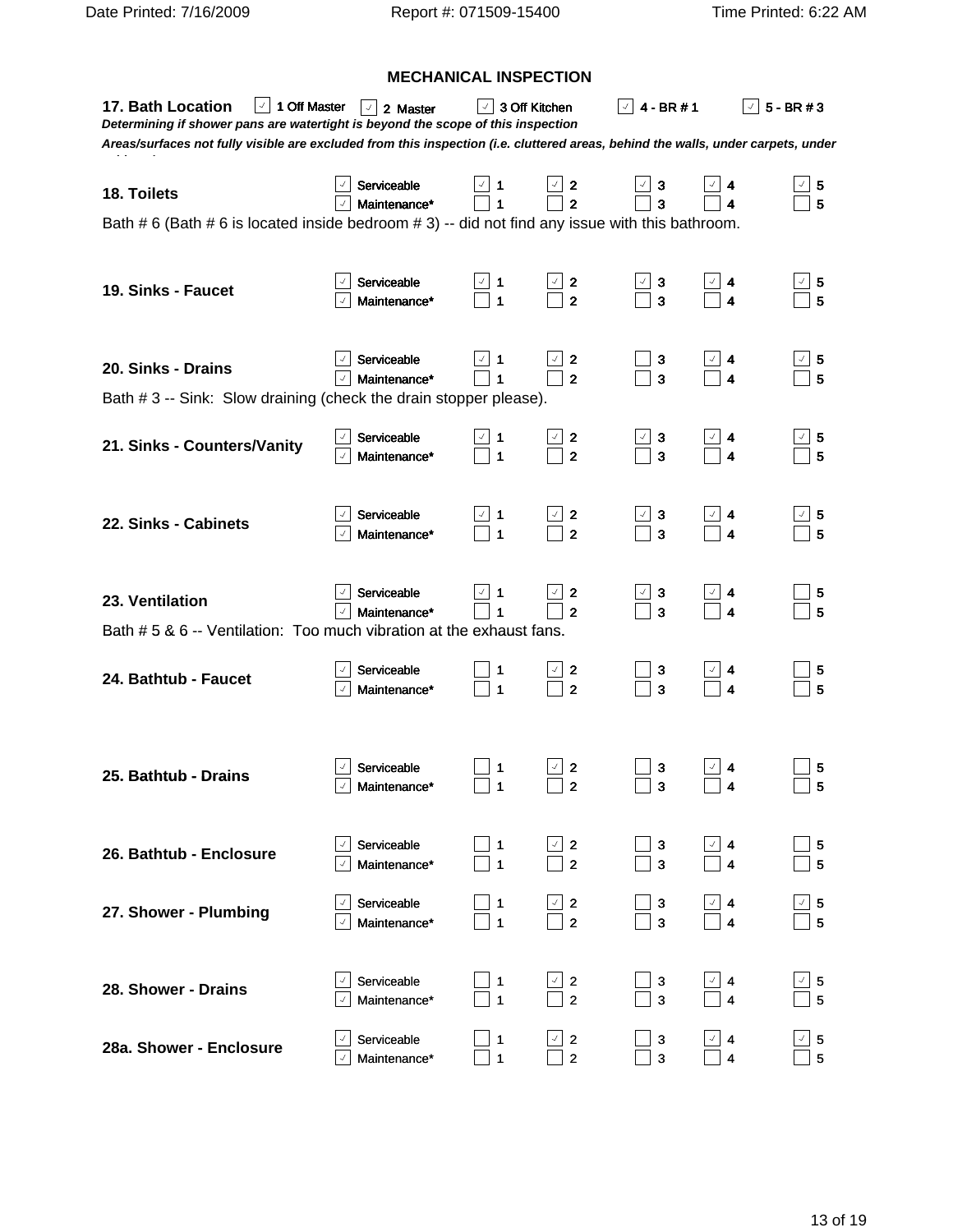|                                     |                              | <b>MATERIALS &amp; TECHNICAL DATA</b> |                                      |                                |                                |
|-------------------------------------|------------------------------|---------------------------------------|--------------------------------------|--------------------------------|--------------------------------|
| <b>Driveway</b>                     | $\Box$ N/A                   | $\boxed{\phantom{1}}$ Concrete        | $\Box$ Asphalt                       | $\Box$ Gravel                  |                                |
| <b>Sidewalk</b>                     | $\exists$ N/A                | Concrete                              | Brick                                | Stone                          | $\Box$ Gravel                  |
| <b>Retaining Wall</b>               | $\sqrt{ }$ N/A               | Concrete                              | Brick                                | Stone                          |                                |
| Patio                               | $\n  WA$                     | Concrete                              | Brick                                | Stone                          |                                |
| Porch                               | $\n  1N/A$                   | Concrete                              | Wood                                 | Other                          |                                |
| Deck                                | $\Box$ n/a                   | Wood                                  | Stone                                | Other                          |                                |
| <b>Fences</b>                       | $\Box$ N/A                   | Wood                                  | $]$ Chainlink                        | Iron                           |                                |
| <b>Stairs</b>                       | $\n  1N/A$                   | Concrete                              | Wood                                 | Other                          |                                |
| <b>Exterior Walls</b>               | $\exists$ n/a                | Vinyl/Metal                           | Wood/Hardiboard                      | <b>Brick</b>                   | $\boxed{\phantom{1}}$ Stucco   |
| Trims                               | $\exists$ N/A                | Metal                                 | Plastic                              | Wood                           |                                |
| <b>Gutters</b>                      | $\exists$ N/A                | Metal                                 | Plastic                              | Other                          |                                |
| <b>Foundation</b>                   | $\n  N/A$                    | Concrete                              | Block                                | Stone                          |                                |
| <b>Floors</b>                       | $\n  1N/A$                   | Concrete                              | Wood                                 | Other                          |                                |
| <b>Floors - Subfloors</b>           | $\Box$ N/A                   | Concrete                              | Wood                                 | Stone                          |                                |
| <b>Main Roof</b>                    | $\neg$ N/A                   | Asphalt Shingle                       | <b>Wood Shakes</b>                   | $\overline{\phantom{a}}$ Tile  |                                |
| <b>Second Roof</b>                  | ⊡ N/A ⊟                      | <b>Asphalt Shingle</b>                | Metal/Plastic                        | <b>Asphalt Roll Off</b>        |                                |
| <b>Chimney - Fireplace</b>          | $\n  N/A\n$                  | <b>Brick</b>                          | Metal Flue                           | <b>Wood Casing</b>             |                                |
| <b>Insulation Type</b>              | $\n  WA$                     | Fiber Glass                           | Blown In                             | Other                          |                                |
| Windows                             | $\exists$ N/A                | Thermal                               | Wood                                 | Metal                          |                                |
| <b>Interior Walls</b>               | $\Box$ N/A                   | Wall Paper                            | Drywall                              | Plaster                        | $\Box$ Panel                   |
| Ceilings                            | $\Box$ n/a                   | Ceiling Tile                          | Drywall                              | Plaster                        | $\Box$ Panel                   |
| Floors                              | $\n  1N/A$                   | Carpet                                | Wood                                 | Vinyl                          | $\overline{\phantom{a}}$ Tile  |
| Water - Service Line                | $\n  N/A\n$                  | $\rfloor$ Copper                      | Galvanized                           | <b>PVC</b>                     | $\Box$ Other                   |
| <b>Water - Supply Lines</b>         | $\exists$ N/A                | Polybutylene                          | Galvanized                           | PVC/CPVC                       | $\Box$ Copper                  |
| Water - Waste Lines                 | $\exists$ N/A                | $ $ PVC $ $                           | ABS                                  | Iron                           | $\Box$ Copper                  |
| <b>Fuel System</b>                  | $\Box$ N/A                   | Gas                                   | Electrical                           | Solar                          | $\Box$ Diesel                  |
| Water Heater                        | $\exists$ N/A                | Gas                                   | Electrical                           | $\Box$ In - Line Sys.          |                                |
| <b>Heating System</b>               | $\overline{\phantom{a}}$ N/A | Gas                                   | Electrical                           | Forced Air                     | $\Box$ H-Pump                  |
| <b>Cooling System</b>               | $\Box$ N/A                   | Electrical                            |                                      |                                |                                |
| <b>Electrical - Service Wire</b>    | $\n  N/A\n$                  | $\rfloor$ Copper                      | $\boxed{\phantom{1}}$ Aluminum       | $\Box$ Not Visible             |                                |
| <b>Electrical - Circuits</b>        | $\Box$ N/A                   | $\rfloor$ Copper                      | Aluminum                             |                                |                                |
| Range/Cooktop Hook-up               | $\Box$ N/A                   | $\rfloor$ Electric                    | Gas                                  | Combination                    |                                |
| <b>Kitchen Counter Tops</b>         | $\exists$ N/A                | Laminate                              | Stone                                | Combination                    |                                |
| Laundry - Dryer Hook-up □ N/A       |                              | $\rfloor$ Electric                    | $\bigsqcup$ Gas                      | Combination                    |                                |
|                                     |                              |                                       |                                      |                                |                                |
|                                     |                              | <b>TECHNICAL DATA</b>                 |                                      |                                |                                |
| Building Est. Age (yrs.) $\Box$ N/A |                              | $\mathbf{B}$ Built in 1991            | Temperature (F)                      | $\boxed{\phantom{1}}$ 86       |                                |
| <b>Weather Conditions</b>           |                              | Raining/Rain Recently                 | $\rfloor$ Snowing                    | $\int$ Cov. By Snow $\int$ Hot |                                |
| Water - Service (Size)              | $\Box$ N/A                   | $1/2$ "                               | 5/8 "                                | $3/4$ "                        | ☑ 1 "                          |
| Water - Supply (Size)               | $\Box$ N/A                   | $1/2$ "                               | 5/8 "                                | $3/4$ "                        | $\boxed{\vee}$ 1 "             |
| Water Heater - (Gals)               | $\exists$ N/A                | 30                                    | $\frac{1}{2}$ 40 x 2                 | $\overline{\phantom{a}}$ 50    | $\Box$ 2 x 40                  |
| Furnace (BTHU) x 1000               | $\exists$ N/A                | 75                                    | $\sqrt{ }$ 100 x 2                   | $\overline{\phantom{a}}$ 125   | $\Box$ 88                      |
| <b>Cooling (TONS)</b>               | $\n  N/A\n$                  | $\sqrt{2}$ 2 - 3 x 2                  | $\Box$ 3 - 4                         | $\overline{\phantom{0}}$ 4 - 5 | $\Box$ < 5                     |
| <b>Electrical Service (amps)</b>    | N/A                          | 60                                    | 100                                  | 150                            | $\sqrt{ }$ 200                 |
| <b>Electrical Panel (amps)</b>      | $\Box$ N/A                   | 60                                    | $\vert$ 100                          | 150                            | $\sqrt{ }$ 200                 |
| Range/Oven (Type)                   | $\Box$ N/A                   | Electric                              | $\vert$ Gas                          | Combination                    | Dther                          |
| Main Roof (# of Layers)             | $\exists$ N/A                |                                       |                                      |                                | Dther                          |
| Main Roof (Est. Age)                | $\Box$ N/A                   | $\rfloor$ 18 + yr.                    | ]10 - 17 yr.                         | $\Box$ 5 - 9 yr.               | $\cup$ 0 - 4 yr.               |
| 2nd Roof (# of Layers)              | $\Box$ N/A                   | ′ 1                                   | $\perp$ 2                            | $\vert 3 \vert$                | $\Box$ Other                   |
| 2nd Roof (Est. Age)                 | $\exists$ N/A                | $\frac{1}{2}$ 18 + yr.                | $\overline{\phantom{x}}$ 10 - 17 yr. | _ 5 - 9 yr.                    | $\boxed{\checkmark}$ 0 - 4 yr. |
| <b>Insualtion (Thickness)</b>       | $\Box$ N/A                   | $\Box$ 3 "                            | $\Box$ 4 - 6"                        | $\Box$ 6 - 8 "                 | $\boxed{\vee}$ 9 - 16 "        |
|                                     |                              |                                       |                                      |                                |                                |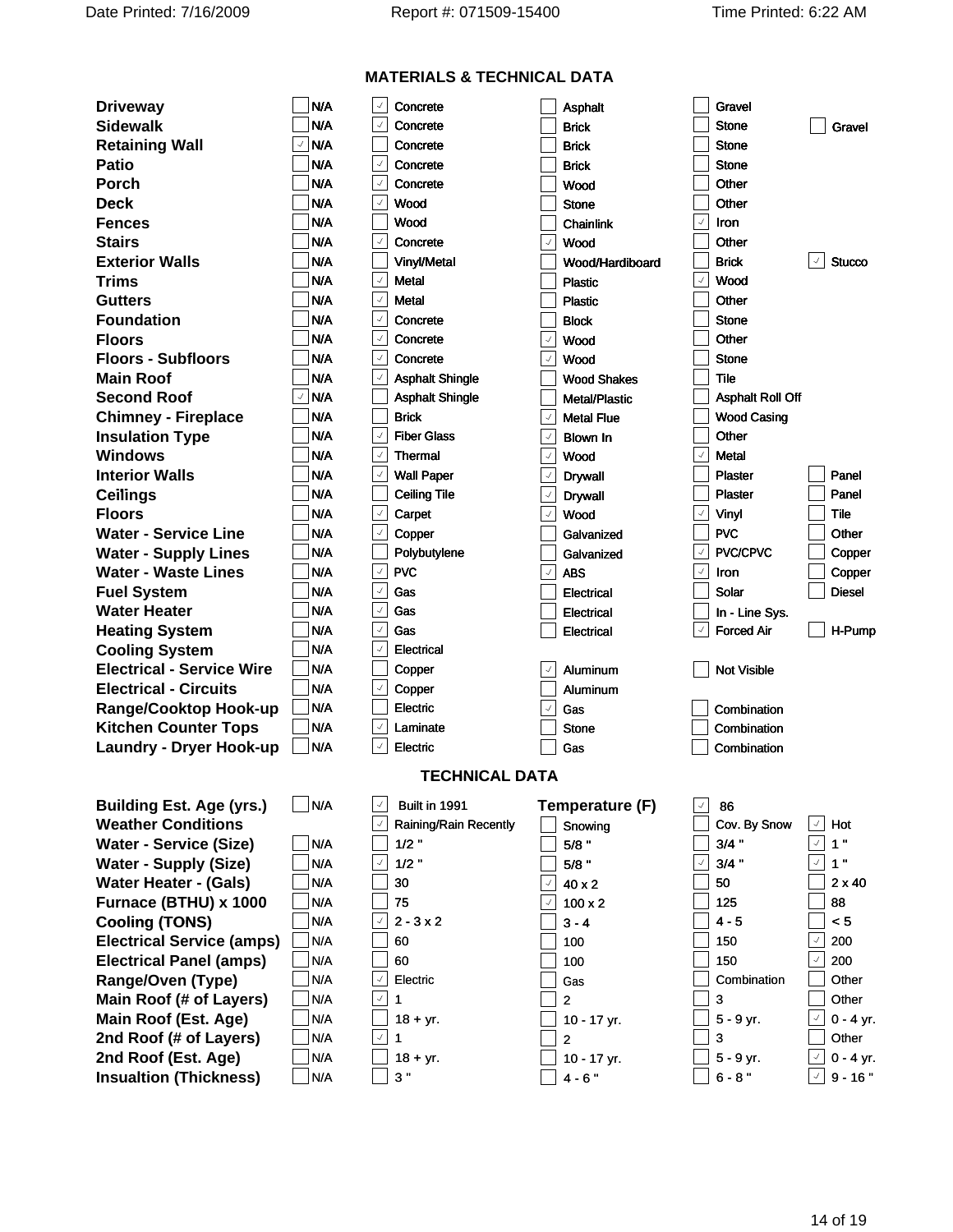



Painted wood trim with wall paint at Master Bedroom ceiling.

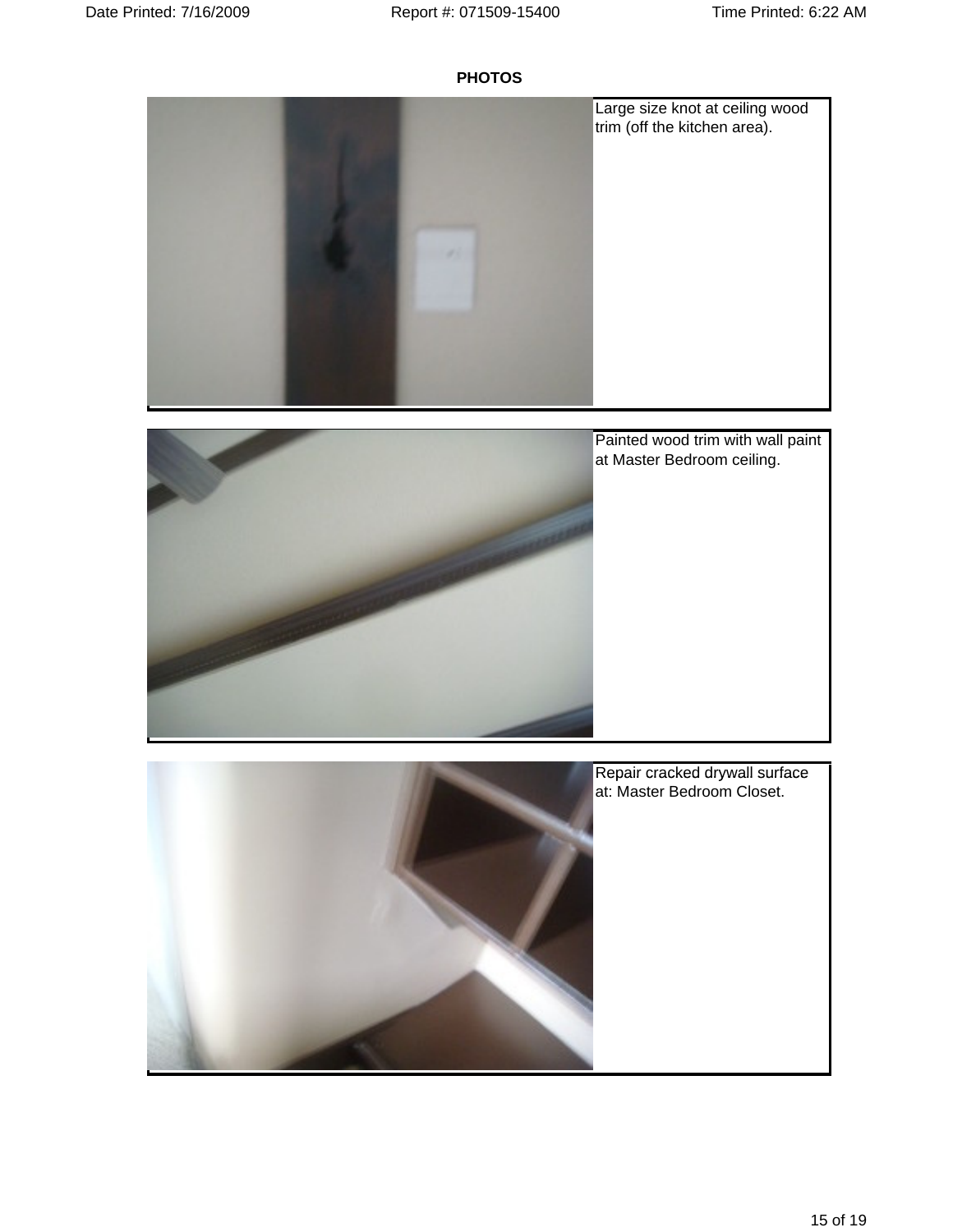



Repair cracked drywall surface at: upper level hallway.

| Repair cracked drywall surface<br>at: Column at the main entry |  |  |  |
|----------------------------------------------------------------|--|--|--|
| area.                                                          |  |  |  |
|                                                                |  |  |  |
|                                                                |  |  |  |
|                                                                |  |  |  |
|                                                                |  |  |  |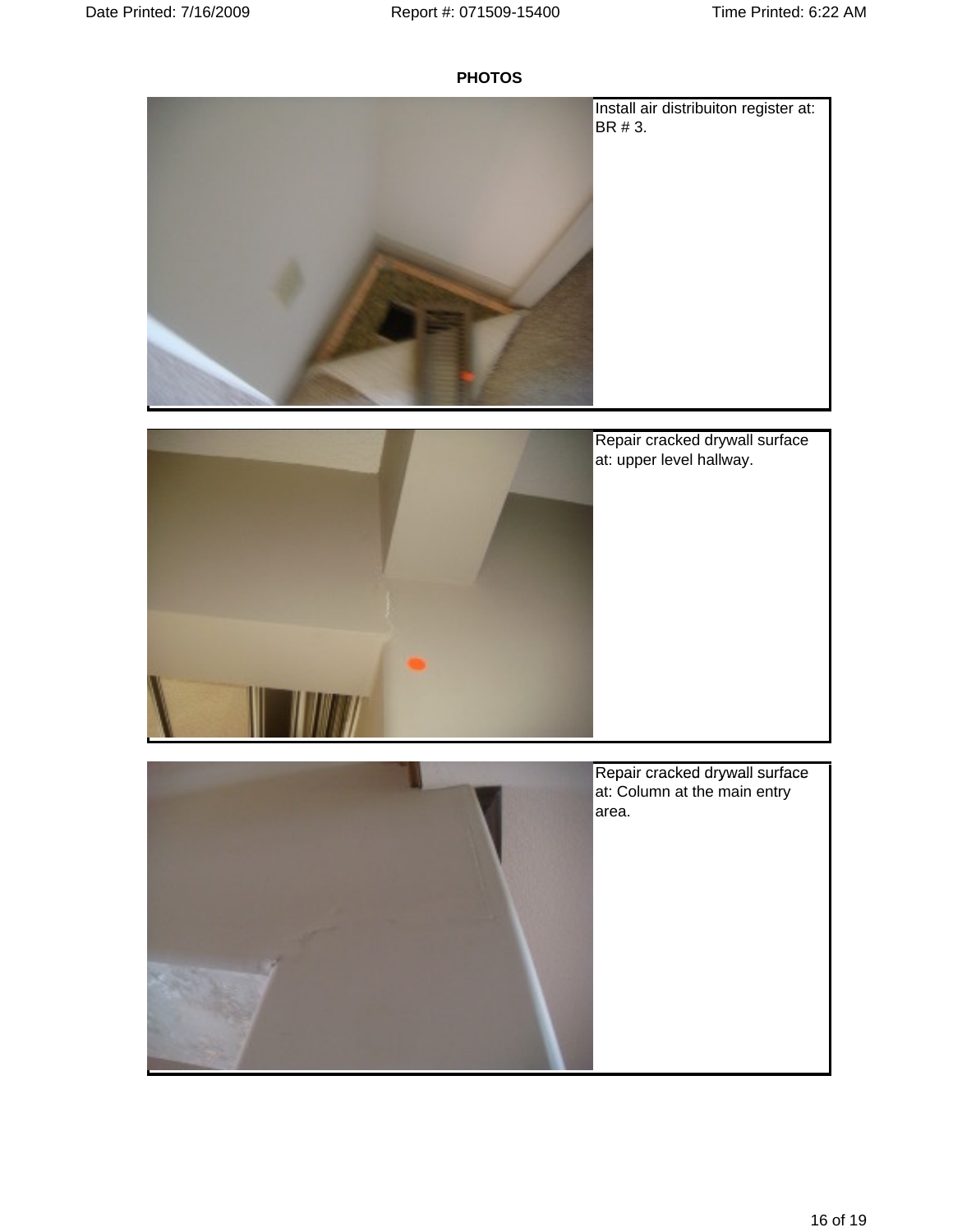



Repair cracked drywall surface<br>at: Master Bedroom Ceiling at: Master Bedroom Ceiling

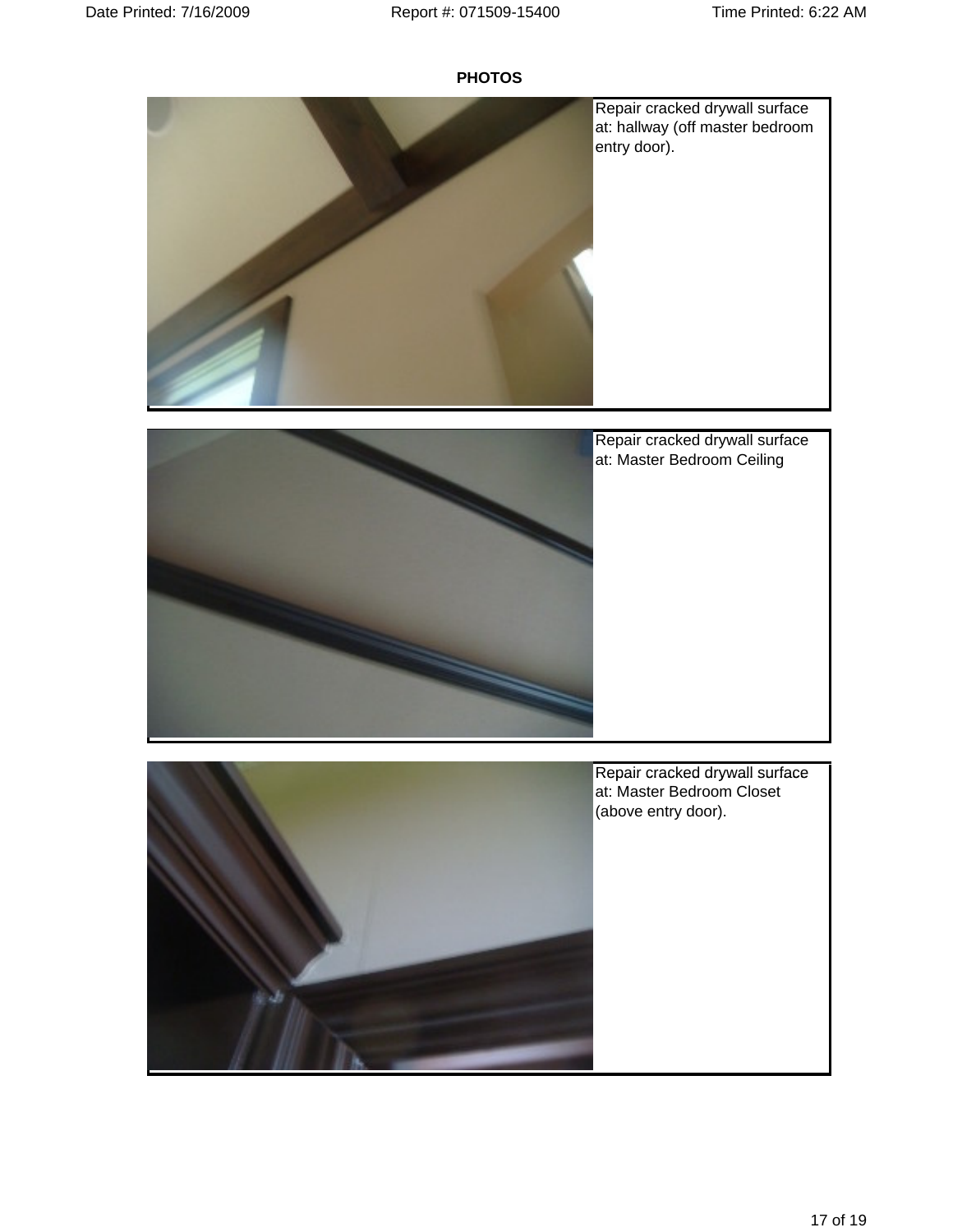

Attic -- Recommend to seal areas where the furnace flues are venting across the roof (found evidence of prior water penetration).





Retaining Walls -- Recommend to build a retaining wall at the front-right corner of the building (lots of soil erosion, surface right now is covered with mulch).